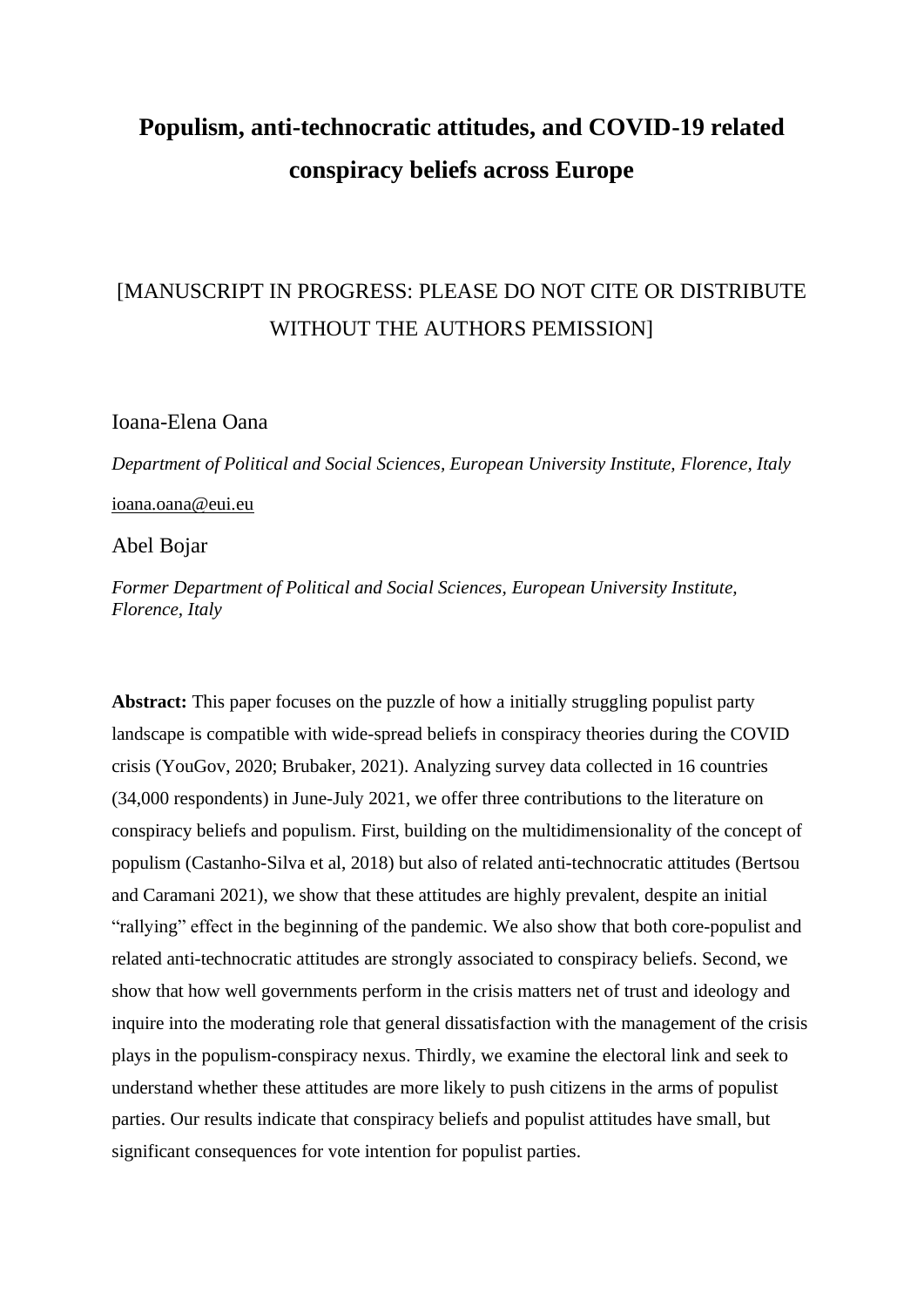#### **Introduction**

For all their electoral breakthroughs over the last decade, the Covid-19 pandemic has initially created an inhospitable environment for populist forces across the Western world. With a newfound embrace of technocratic policy advice and expertise by large segments of the electorate, governments led by mainstream parties, such as in Italy, Germany, and New Zealand enjoyed wide-spread popular support, as shown by studies indicating a "rallyaround-the-flag" effect in the first waves of the pandemic (Altiparmakis et al, 2021; Bol et al, 2020). At the same time, populist politicians from Trump to Bolsonaro and Salvini appeared to struggle, and survey-data evidenced a steep decline in populist support concomitant with an increase in conspiracy beliefs (YouGov, 2020). Arguably, the pandemic has initially thrown sand in the populist wave's gear by distracting public attention from populist politicians' preferred issues, such as immigration, crime, and the EU's alleged encroachment on national sovereignty. At the same time, the pandemic has also created fertile grounds for novel types of misinformation and conspiracy beliefs, the type of attitudes that populist parties tend to thrive on because they are closely linked to underlying populist attitudes (Guan and Yang, 2020; Oliver and Wood, 2014; Castanho-Silva et al, 2017). Building on a vibrant echo chamber of anti-vaccine pundits and their followers, Covid-19 has pushed some longstanding conspiracies, particularly the ones around the risks posed by mass vaccination, to the heart of the mainstream, evidenced by a substantial minority of citizens who refuse to get vaccinated (Eurofound, 2021).

Our paper seeks to disentangle the puzzle on how what could have been initially regarded as a defeat for the populist party landscape became an advantage as populists shifted gears into focusing on ever louder rejections of science and misinformation related to the Covid-19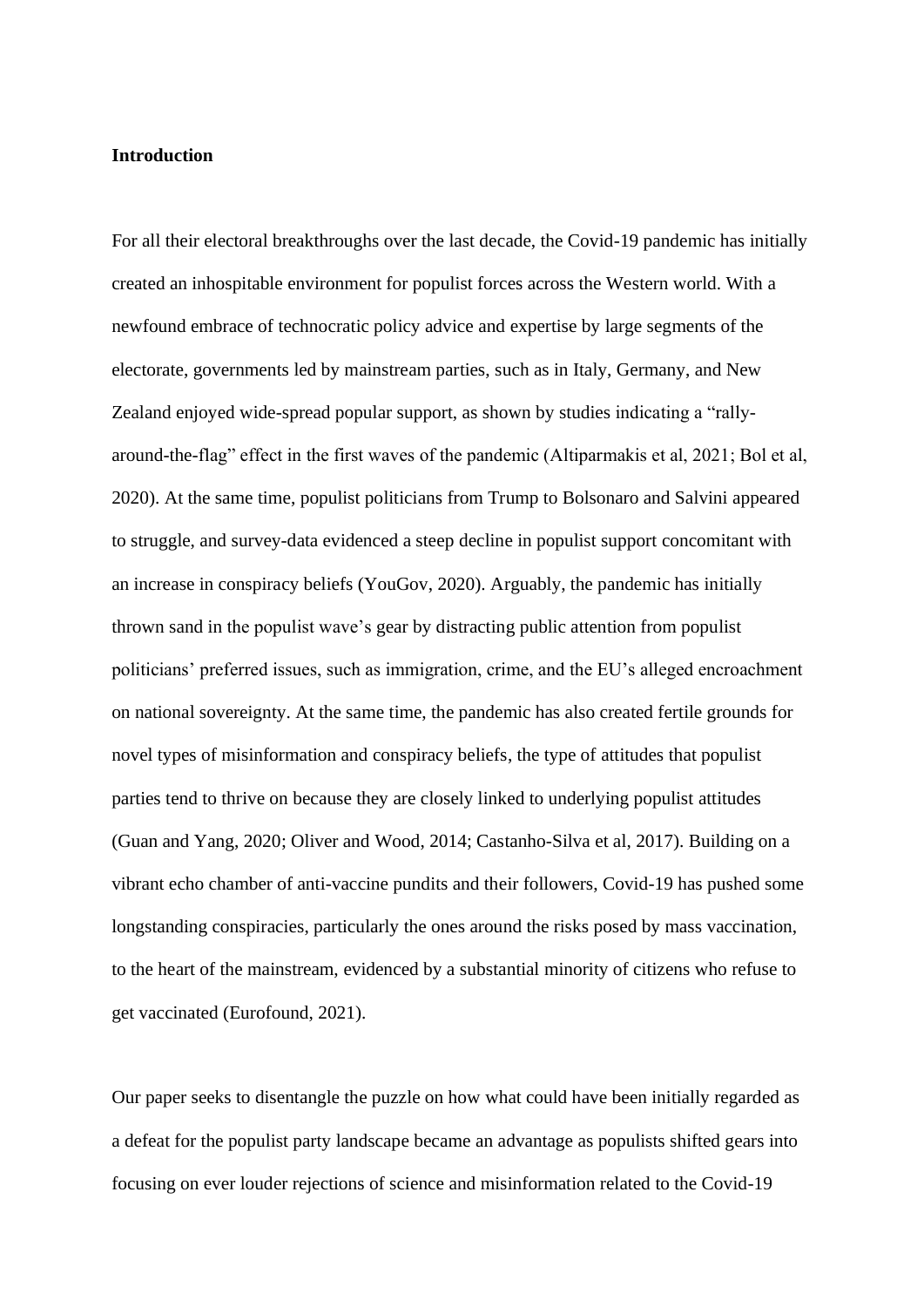pandemic. We do so by further exploring the link between COVID-19 conspiracy theories and populism and offering three contributions to the literature on conspiracy beliefs and populism. First, we build on the multidimensionality of the concept of populism (Akkerman et al, 2014; Scultz et al, 2017) and demonstrate that despite the loss of credibility of many of the most potent populist forces in Europe, many of the underlying populist attitudes survive, creating a highly receptive audience to conspiracy theories. In particular, we highlight the differential role that each dimension of populism and related anti-technocratic attitudes plays into conspiracy beliefs. Second, we inquire into the role that previous factors associated with populist attitudes, such as trust in institutions or ideology (Eberl et al, 2021; van Prooijen, 2018), but also understudied ones such as performance evaluations and (dis)satisfaction with the management of the crisis at the domestic and at the EU level play in the populismconspiracy nexus. We expect populist sentiment and related attitudes to be strongly related to respondents' Covid-related conspiracy beliefs but also moderated by performance evaluations within the pandemic. Thirdly, we bring in the analysis the electoral link that the conspiracy literature has underexplored (though see, for exceptions Swami et al, 2018; Mancosu et al, 2021) and seek to understand the populist attitudes and conspiracy beliefs that are most likely to push citizens in the arms of populist challenger parties.

We test our claims with an original cross-national survey fielded in 16 EU member states at the end of the pandemic's third wave (June-July 2021) within which we rely on multiple items tapping into conspiracy beliefs, populist attitudes, performance evaluations, and electoral preferences. Our results show that most populism-related attitudes are associated to COVID-19 conspiracy beliefs (with the suprising exception of anti-elitist attitudes), and so are government performance evaluations. We also observe a moderation effect of government performance evaluations on the relationship between populism attitudes and conspiracy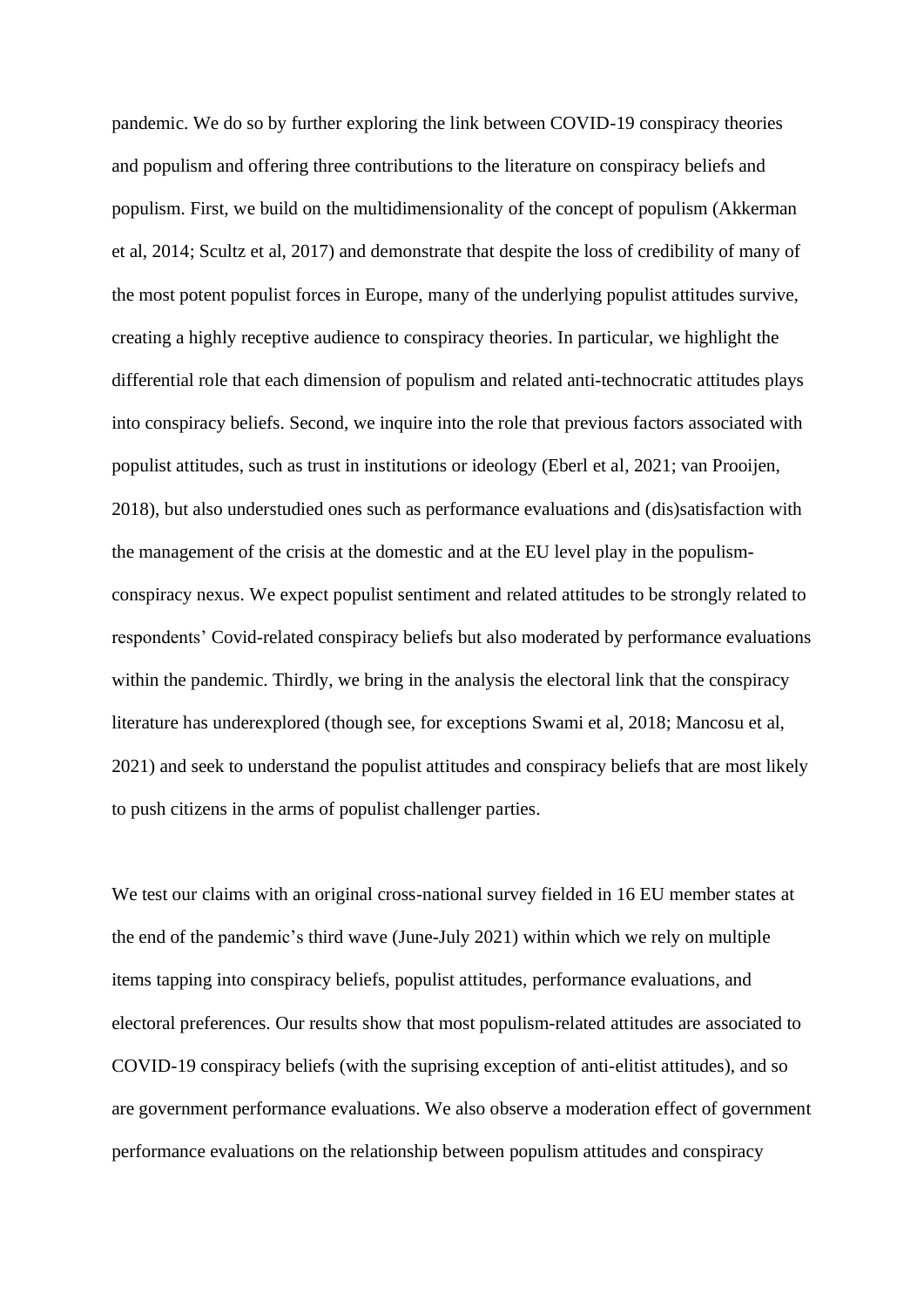beliefs. Finally, our results also show that conspiracy beliefs and populist attitudes have small, but significant consequences for political behavior as they increase vote intention for populist parties. The rest of the paper is structured as follows. In the next section, we build on the literature on conspiracy beliefs and populism to establish a connection between these attitudes on the one hand, and their electoral consequences on the other. In the third section, we introduce our original survey data. The fourth section presents our main findings, and the last section concludes.

#### **Conspiracy beliefs, populism, and anti-technocratic attitudes during COVID-19**

Conspiracies are usually defined as narratives or explanations of events that tend to favor some specific patterns over others, assuming that these events are the product of the deliberate actions of a specific group of people with malevolent intent (Byford's, 2011; Bale, 2007; Clarke, 2002; Uscinski, 2019:3). One important characteristic of such conspiracy theories is that they are unfalsifiable in that any evidence brought against the narrative is interpreted as another proof of the power of the specific group of people constituting the conspirators (Keeley, 1999; Vegetti and Littvay, 2021). Another important characteristic of conspiracy theories is that they try to reduce the complexity of a particular event to monistic and intrinsically deterministic explanations (Castanho-Silva et al. 2017), whilst refusing to contemplate the possibility that these events are the result of "unintended consequences of a multitude of decisions made by short-sighted bounded rational individual actors guided by conflicting purposes" (Mancosu et al, 2017 p.327).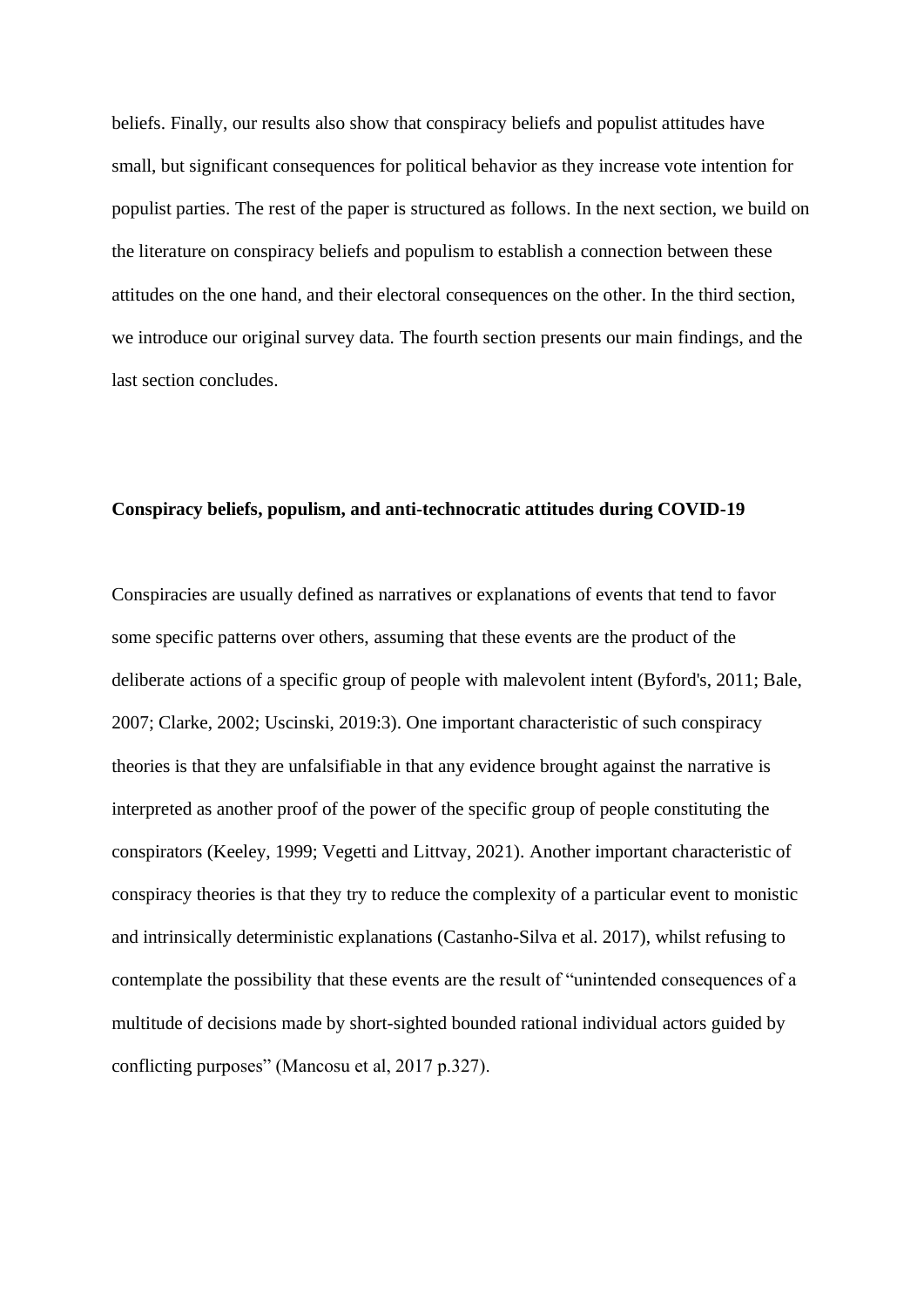These characteristics make conspiracy theories especially prevalent during societal crises and stressful events, though even in "normal times" a large plurality, or even a majority of citizens tend to express sympathy for at least one conspiracy theory (Oliver, 2016; Bergman, 2018). Crisis events, however, have been consistently linked in the literature with an increased belief in conspiracy theories due to the complexity of the event and the feeling of lack of control that these evoke. Conspiracy theories provide a way of coping with uncertainty and threat by adopting narratives that reduce the complexity of the crisis at hand and offer particular groups to blame for it as scapegoats (van Prooijen, 2018). Moreover, by acting as situational triggers (Radnitz and Underwood, 2015), crises have the potential to activate underlying attitudes that make people predisposed towards conspiracy beliefs in the first place, such as partisan-motivated reasoning (Enders and Smallpage, 2018; Miller et al, 2016), lack of political efficacy (Enders, 2019), authoritarian personality types (Richey, 2017), or just a general conspiratorial mindset that many studies in political psychology treat as a stable feature of individuals that make them subscribe to multiple conspiracy theories, even contradictory ones (Bruder et al, 2013; Wood et al, 2012).

Against this backdrop, due to its extent and complexity, the COVID-19 crisis provided fertile ground for a rise in such conspiracy theories and for a substantial group of believers in them, as shown by previous survey research on the matter (Sanders, 2020; YouGov, 2020). The wide-spread social anxiety triggered by daily mortality headlines coupled with stringent lockdown measures and economic uncertainty came together as a perfect storm for these beliefs to ripple across society, making their way from the fringes to the mainstream. This situation was further exacerbated by what was called a Covid "infodemic" by the World Health Organization, as people were exposed to a larger extent than usual to misinformation,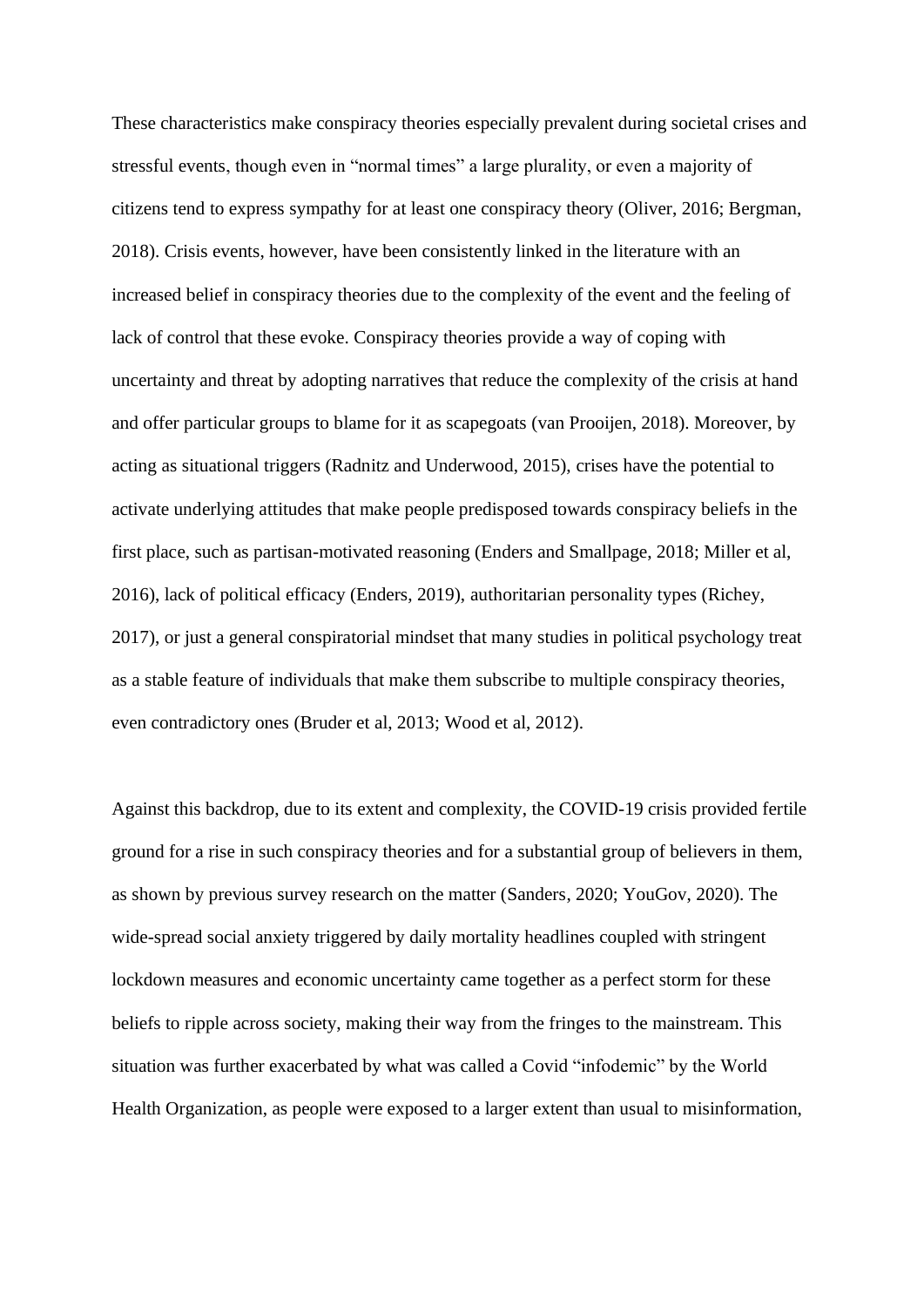pseudoscientific information, and unverified content pertaining to COVID-19 through social media (Kouzy et al., 2020).

Existing research on COVID-19 conspiracy beliefs has focused on both their individual-level antecedents and their consequences. In terms of their *antecedents*, in addition to the usual suspect of a general conspiratorial mindset (Miller, 2020; Uscinski et al, 2020) most of the recent studies stress the role of the low level of information, perceived uncertainty and threat, and lack of trust in authorities or other people. For example, in a systematic review of the available research on COVID-19 conspiracy beliefs, van Mulukom et al 2021 show that low levels of information and trust in authorities, but high perceived uncertainty and threat are consistently linked with COVID-19 conspiracy beliefs. Using a survey fielded in Slovakia, Šrol et al (2021) show that feelings of anxiety and lack of control amidst the pandemic are an important predictor of conspiracy beliefs related to the origin and spread of COVID-19. Additionally, they also show that such feelings are not only associated with higher endorsement of coronavirus-specific conspiracy theories, but also with generic conspiracy and pseudoscientific beliefs.

Compared to their psychological determinants, there has been relatively less emphasis on how conspiracy beliefs link up with other political attitudes in the context of the Covid-19 crisis. In this respect, a common antecedent that shows up is partisan-motivated reasoning. Miller's study (2020) based on an online survey of American adults clearly shows that Republican sympathizers are more likely to sign up to Covid-related conspiracy theories than Democrats, most probably because of the psychological need to shift blame away from a Republican president's manifest mishandling of the pandemic. Closer to our interest, Eberl et al (2021), using panel survey data from the Austrian Corona Panel Project, show an overall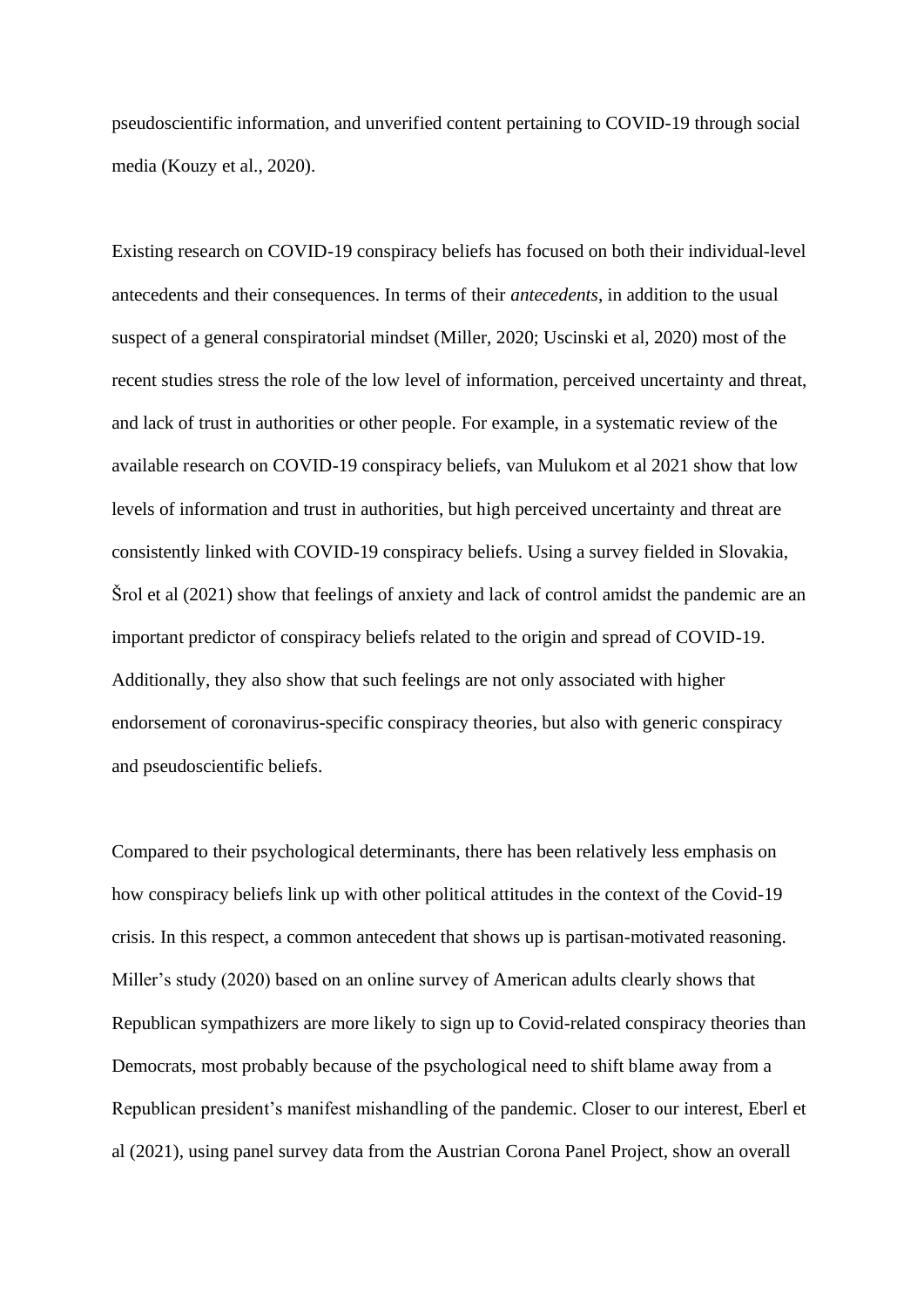positive relationship of populist attitudes – measured on a single scale – and conspiracy beliefs that is independent of political ideology, but that is driven by trust in science and in political institutions. Given that the core attribute underpinning Covid-related conspiracy beliefs is a rejection of official accounts on the pandemic, it is highly plausible that such attitudes go hand in hand with political orientations that share a deep sense of distrust of official accounts of events, as narrated by experts and the elite. Such distrust in the elite lies at the core of a broader package of political orientations that the literature collectively discusses under the label of populist attitudes. Populism is usually understood as a "thin ideology" that views social reality as a Manichean struggle between a pure and homogenous people and a conniving and corrupt elite that seeks to undermine the expression of popular sovereignty *("la volonte generale")* for its selfish ends (Mudde, 2004). Just like the literature on conspiracy beliefs, such populist attitudes have been linked to a common core of antecedents, such as the experience of socioeconomic grievances (Spruyt et al, 2016; Rico and Anduiza, 2019), emotional stimuli in the form of anger and fear (Rico et al 2017), and even gender-specific socialization (Spierings and Zaslove, 2017).

Importantly, however, not only is populism a multidimensional construct (Akkerman et al, 2014; Castanho-Silva et al, 2020; Hameleers and de Vreese, 2020; Wuttke et al, 2020; Hawkins and Kaltwasser 2018), but it is also highly conceptually and empirically related to neighboring attitudes which might make an equally natural fit with conspiracy beliefs. The most commonly used empirical disaggregation of this fairly complex political orientation is offered by Akkerman et al. (2014) who distinguish between the core of populist attitudes – focused on people-centrism – from two related ideological constructs: pluralism and elitism. Others investigate all these different dimensions as part of a wider populism concept. For example, Castanho-Silva et al. (2018), examine a battery of 145 items proposed for ten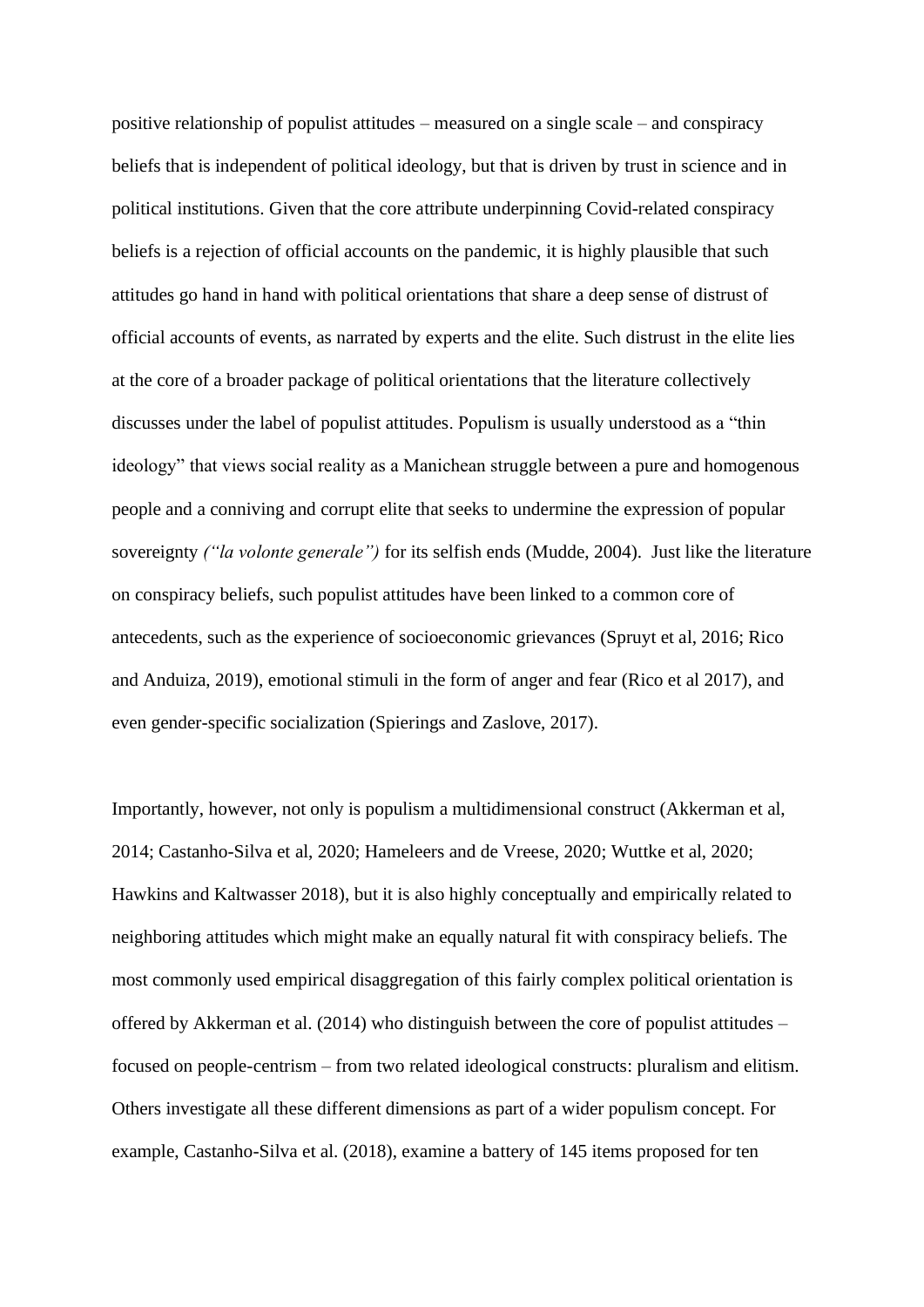dimensions in order to examine populism. Following exploratory analysis on a cross-national survey sample, they end up proposing three stable constructs that they consider as definitional parts of populism: people-centrism, anti-elitism, and a Manichean view of the world. Schultz et al. (2018) also claim against treating populist attitudes as a unidimensional construct and argue for the use of three distinct dimensions: anti-elitism attitudes, a preference for popular sovereignty, and a belief in the homogeneity and virtuousness of the people. Going further, Bertsou and Caramani (2021) claim that the dissatisfaction with the workings of party-based representative democracy does not result only in core populist attitudes, but also in (anti-) technocratic ones that partially overlap with some dimensions of populism. Apart from the core of populist attitudes focused on people-centrism and a Manichean view of the world in line with Akkerman et al. (2014), they propose three additional dimensions of elitism, expertise, and anti-politics to differentiate between these various attitudes. We must stress at this point, that, beyond this overview, the goal of discerning between the various conceptualizations of populism is beyond the scope of this paper. In line with the proposal of Bertsou and Caramani (2021), we treat these dimensions here as neighboring attitudes which we measure separately showing that they can be meaningfully distinguished from each other empirically, while leaving the question of their theoretical relationship open for further study.

Therefore, taking into account this strain of literature on the multidimensionality of populism and its neighboring attitudes, we posit that while other crises in the recent past have been more explicitly linked to rise of populism, such as the euro crisis (Marcos-Marne et al, 2020; Rico and Anduiza, 2019), the refugee crisis (Evans and Ivaldi, 2021), the Brexit process (Pellegata and Franchino, 2017) and even the climate crisis (Huber, 2020), the Covid-19 crisis has also activated populism-related dimensions in spite of an initial rallying effect. Unlike threats from immigration that lay at the core of the refugee crisis and Brexit, the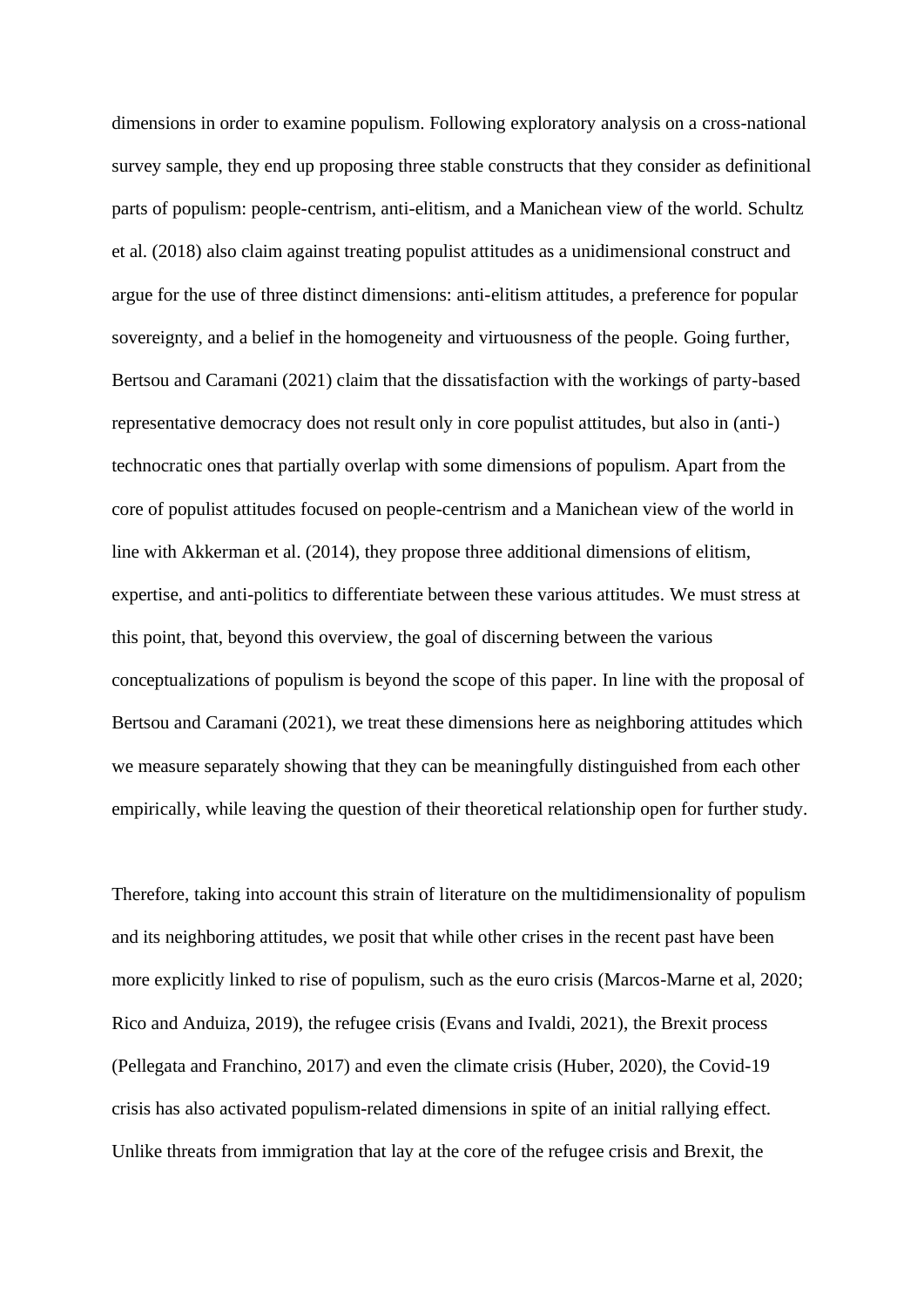Covid-19 pandemic did not present a wide-spread perception of threat to the cultural homogeneity of the people. Also, unlike the deeply unpopular austerity packages the followed in the wake of euro crisis and the Great Recession (Bojar et al, 2021), the policy response to Covid-19 met with generally high approval, at least until the later stages of the pandemic (Altiparmakis et al, 2021; Bol et al, 2020). Therefore, given the choices that policymakers faced in the wake of the initial Covid-19 shock, it was a hardly tenable accusation that choices were made against the "general will of the people". The policymaking response to the pandemic was a quintessential technocratic moment with scientific experts put in quasi policymaking positions and emergency powers imposed to curtail the room for consultation and deliberation with the people. In line with Brubaker (2021), we contend that while the pandemic has not generated a coherent or large-scale populist response, it might have heightened distrust of expertise and exacerbated antipathy to intrusive government regulation. We thus expect that those who hold such anti-technocratic views were more likely to challenge the official accounts of events. Since a large part of such challenges were formulated in the form of conspiracy theories and misinformation, we expect to not only confirm a link between populism and conspiracy beliefs that the literature has uncovered previously, but to find an even strong link between anti-technocratic attitudes and conspiracy beliefs in the context of the Covid-19 pandemic.

# *H1a. Core populist attitudes focused on people-centrism are positively related to respondents' covid-related conspiracy beliefs.*

*H1b. Anti-expertise, anti-politics, and anti-elitism sentiments are more strongly related to respondents' covid-related conspiracy beliefs than core populist attitudes focused on peoplecentrism.*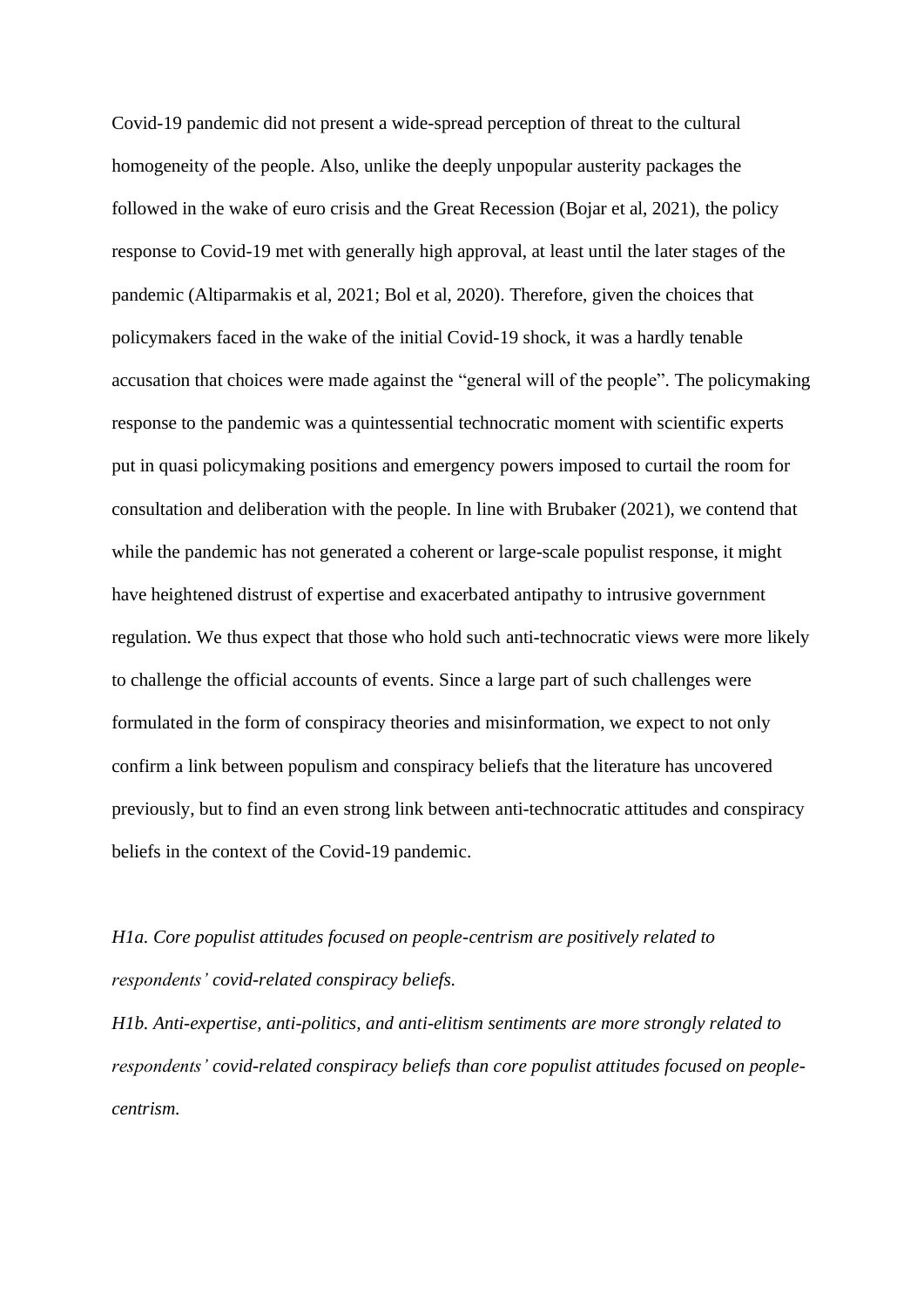However, as argued above, the Covid-19 emergency is a special crisis moment because of the wide-spread acceptance of stringent lockdown measures that the population had to accept in its wake. In fact, the initial popular response to pandemic was much like the "rally-around the flag phenomenon" familiar from the literature on international conflicts (Baker and O'Neal, 2001; Callaghan and Virtanen) and natural disasters (Reeves, 2011; Velez and Martin, 2013). The most important characteristic of these rare periods is that a substantial part of the critical public – including opposition voters, or in our framework, those who hold populist, antielitist, anti-expertise, and anti-politics sentiments – approve of government policy. Though by the time our survey was fielded, such unqualified rally gave in to partisan contestation and popular discontent with some of the measures and the vaccination roll-out, it is a plausible conjecture that the initial support for government policies cross-cut wide segments of the electorate regardless of their underlying populist sentiments, partisan orientation, or general feelings of trust. Therefore, going beyond the already shown relationship between populist attitudes and general trust (Eberl et al. 2021), we expect to find variation among those with populism related views in the degree to which they approve of the pandemic response. More specifically, we expect policy approval to moderate the link between populism related sentiments and beliefs in Covid-related conspiracy theories. We test this hypothesis in both what regards the performance of national governments and the performance of the EU.

*H2. Performance evaluations of the national governments and the EU within the pandemic are related to conspiracy beliefs net of trust in political institutions and populist attitudes. Moreover, they moderate the relationship between populist attitudes and covid-related conspiracy beliefs. Positive evaluations diminish this effect, whereas negative evaluations enhance it.*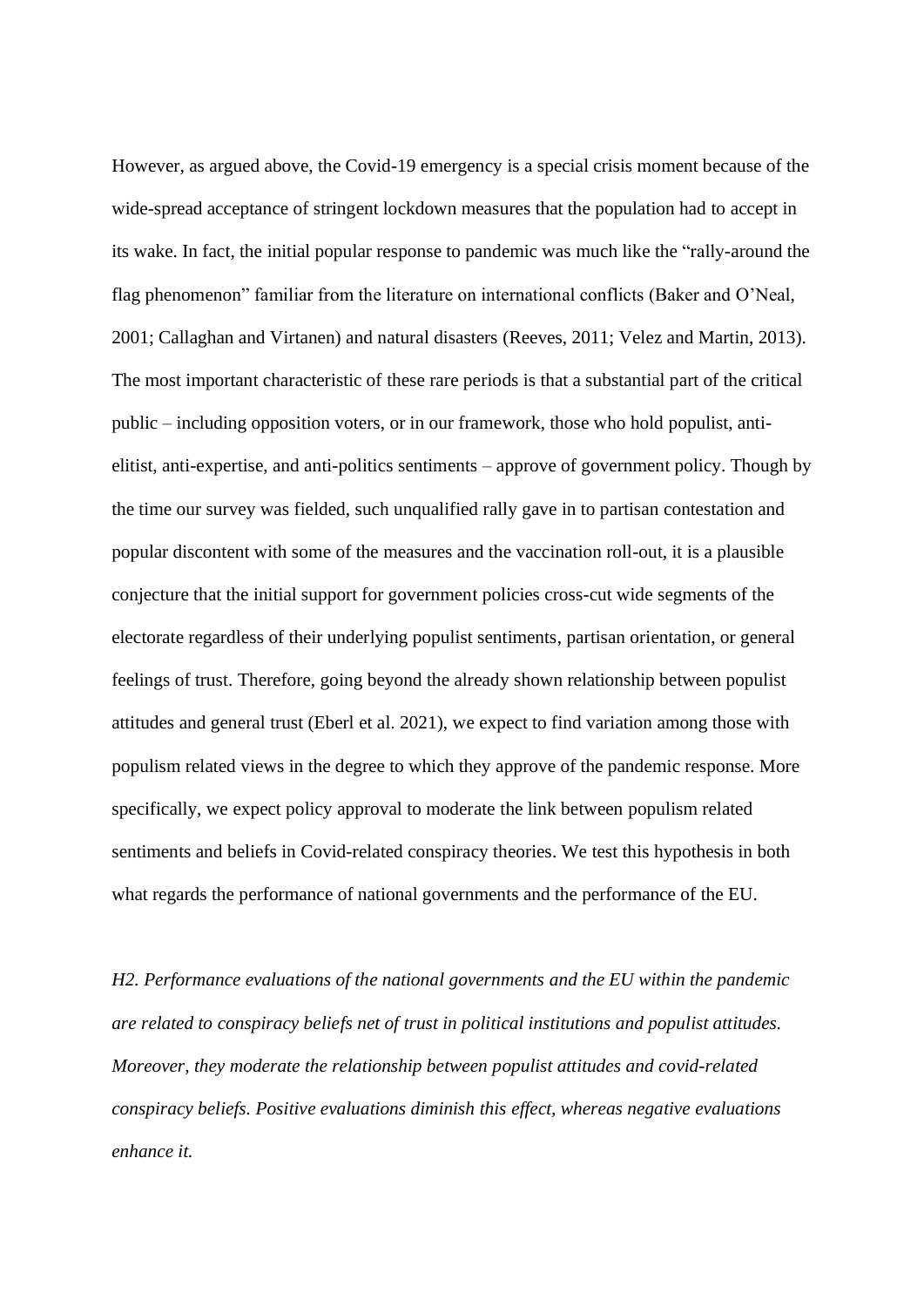The relationship between the various dimensions of populism and its neighboring concepts gains relevance only to the extent that they have discernible consequences on citizens` behavior. While the literature on conspiracy beliefs mostly focused on citizens' precautionary behavior in the context of Covid-19 pandemic (Prichard and Christman, 2020; Teovanovic 2020), the populist attitude literature has put forward a more encompassing research agenda on these attitudes' impact on diverse aspects of electoral behavior, ranging from support for direct democracy and voting patterns in referenda (Jacobs et al, 2018; Mohrenberg et al, 2021) to electoral behavior in general and support for populist parties in particular (Giebler et al, 2020; Marcos-Marne, 2021; Neuner and Wratil, 2020; Van Hauwaert and Van Kessel, 2018). The well-established link that emerges from this literature between populist attitudes and support for populist parties – both on the left and the right end of the ideological spectrum – takes us back to the original puzzle we formulated in the set-up of this paper: despite its apparent potential to activate conspiracy beliefs and populist attitudes, the Covid crisis did not seem to, at least on the face it, systematically boost support for populist parties.

We argued that populist parties are limited to appeal to new voters for two reasons. First, populist parties have been part and parcel of the political landscape for decades and as such, are becoming an established part of the political elite. The more established they are in the political landscape, the more their anti-politics and anti-elitist messages might start to ring hollow to an otherwise receptive audience. Second, as we argued before, the policy-making response to Covid-19 was inevitably an experts and elite affair, which met with a generally wide acceptance by the population. It is one thing to blame bankers and the financial elite in a financial crisis, or urban cosmopolitans, socio-cultural professionals, and NGOs in a refugee crisis for their alleged complicity in the suffering of "ordinary people". It is another thing to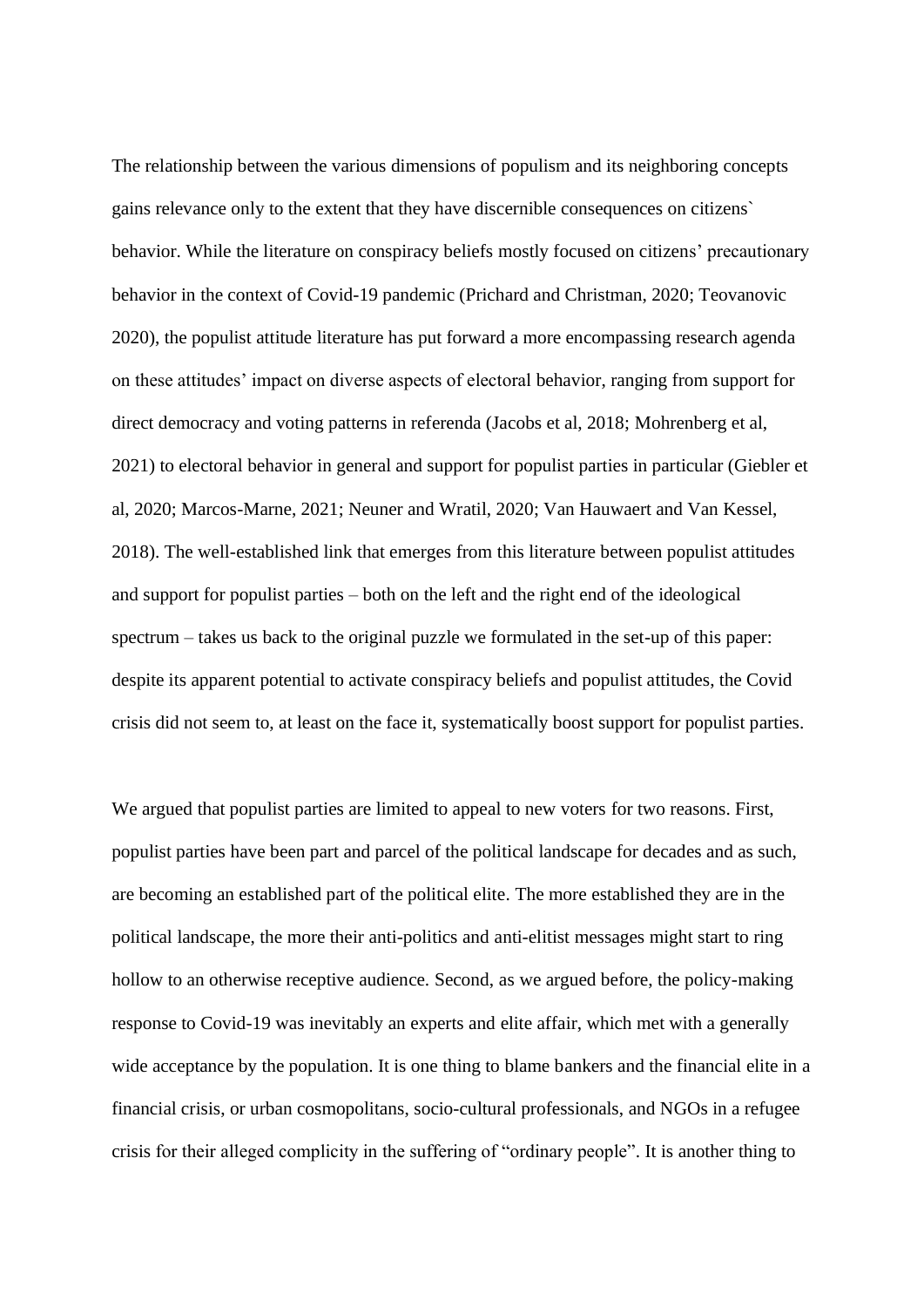blame healthcare professionals – or pharmaceutical companies for that matter – in a public health crisis, without whom the human toll of the pandemic would have been manifestly more severe. In sum, the public health crisis triggered by the pandemic was different from other crises moments in the recent past in the sense that it was difficult to frame the domainspecific part of the professional elite as a part of the problem, rather than the solution.

That said, these considerations do not automatically need to imply that populist parties are inherently unable to benefit from the pandemic. Since the primary object of conspiracy beliefs are those in decision-making positions, populist parties can credibly signal that they played no role in the scheming of these powerful actors, whether it is national governments, pharmaceutical companies, or other external forces. In other words, while populist leaders may struggle to place themselves above the rather diffuse targets of anti-elitist sentiments alone, they are better placed to benefit from the suspicion and anger targeted at a narrower group of decision-maker. In sum, we expect conspiracy belief to increase the electoral appeal of populist parties above and beyond populist attitudes.

*H3: Conspiracy beliefs about the pandemic increase the probability of support for populist challenger parties net of populist attitudes.*

#### **Data and Operationalization**

The data for this study was collected as part of an original cross-national survey fielded in 16 EU member states at the end of the pandemic's thirds wave (June-July 2021) in the framework of the SOLID research project "Policy Crisis and Crisis Politics, Sovereignty, Solidarity and Identity in the EU Post-2008". The national samples were obtained using a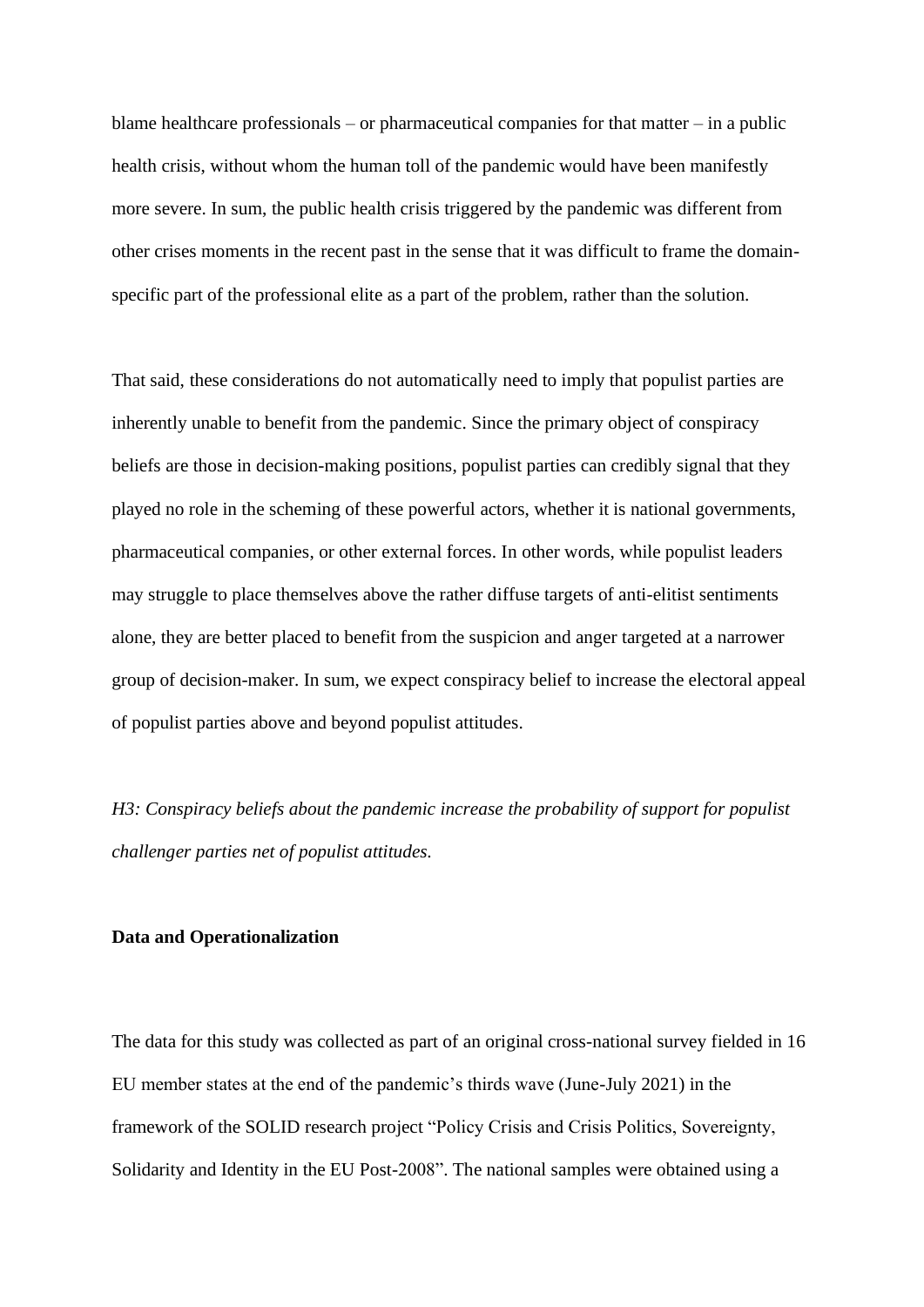quota design based on gender, age, area of residence, and education and consist of more than 2000 respondents per country, amounting to a total of 34200 respondents. The timing of the survey, June-July 2021, is also particularly suitable for our research question in several regards. First, the main issue on the agenda of European countries before and during the fielding of our questionnaire was the vaccination rollout. As indicated by the high rates of vaccine hesitancy across Europe (Eurofound, 2021), the vaccination issue can be presumed to have provided fertile ground for a host of conspiracy beliefs. Secondly, rather than fielding our survey at the beginning of the pandemic when its consequences and implications might not have been apparent yet, fielding it after more than a year since the start of the pandemic allowed for enough time for conspiracy beliefs to form.

Beyond specific items measuring conspiracy beliefs related to Covid, the survey includes multiple items related to broader attitudes concerning the Covid pandemic, such as policy evaluation targeted at national governments and the EU as well as a host of sociodemographic and political attitudes. This allows for a systematic investigation of the correlates of Covid conspiracy theories. In the following, we focus on the two batteries of questions that form the core of our study: the one measuring populist attitudes, and the one measuring conspiracy beliefs.

#### *Measuring populism and (anti-)technocratic attitudes*

For measuring populist and related attitudes, we include a series of items commonly used in the populism literature starting from the classic Akkerman et al. (2014) populism scale and complementing it by items from the Castanho Silva et al. (2019) scale. This combination of items has been tested out and applied in Bertsou and Caramani (2020) in a cross-national setting. The battery has the twofold advantage that it allows us to capture the core features of populism: people-centrism and the Manichean view of the world as opposition between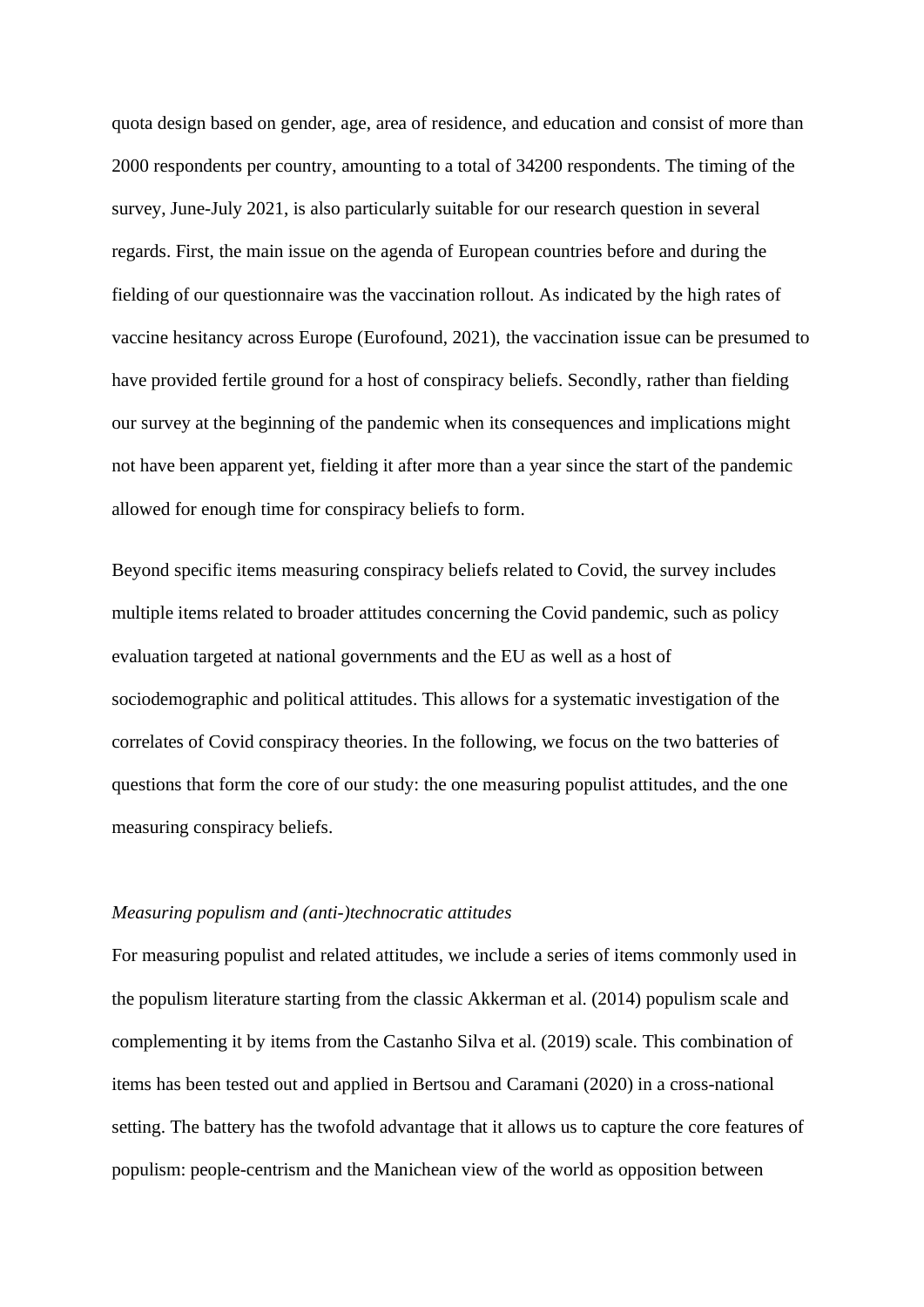"good" and "evil" while also holding on a single factor loading and, therefore, can be easily aggregated into an index of populist attitudes (Bertsou and Caramani, 2020).

In addition to the classic populism measures, in order to further capture both the multidimensionality of the populism concept, but also measure particular attitudes related to neighboring concepts such as anti-elitism, ani-expertise, and anti-politics, we include an additional battery of items catering specifically to these three concepts. We do so by using the items with the highest factor loadings on these dimensions based on the Bertsou and Caramani (2020) study. We, therefore, include two items that measure anti-elitism and relate to the political involvement of ordinary people<sup>1</sup>, two items that measure preference for expert decision-making (inverted to anti-expertise), and two items that tap into dissatisfaction with representative politics (anti-politics). The entire battery of items included in the survey can be found in Appendix A2 with all items measure on scales from 0 to 10.

Figure 1 presents the results of exploratory factor analysis on these items and further validates their usage<sup>2</sup>. These results replicate the findings of Bertsou and Caramani (2020) on a different, geographically broader, and larger cross-sectional sample. The items in our battery load into four dimensions with Eigenscores higher than 1. The first dimension, PA1, includes most of the populism items representing the people-centrism and Manichean view of the world dimension. The second dimension, PA2, corresponds to the anti-elitism items, while the third, PA3, corresponds to the anti-expertise items. Finally, the last dimension, PA4, includes the anti-politics items, but also the third populism item (POP3) which is voiced

<sup>&</sup>lt;sup>1</sup> The scale for the items ELI1 and ELI2 in Appendix A2 has been inverted to measure anti-elitism.

<sup>2</sup> We used principal axis factoring with oblimin rotation using the *psych* package in R. Appendix Figure A1 shows that there are four factors with eigenvalues higher than 1, confirming our selection of four factors is optimal. Additionally, the four-factor model presented good model fit statistics (TLI =  $0.972$  and RMSEA = 0.036). Appendix Table A6 shows item loadings on all factors.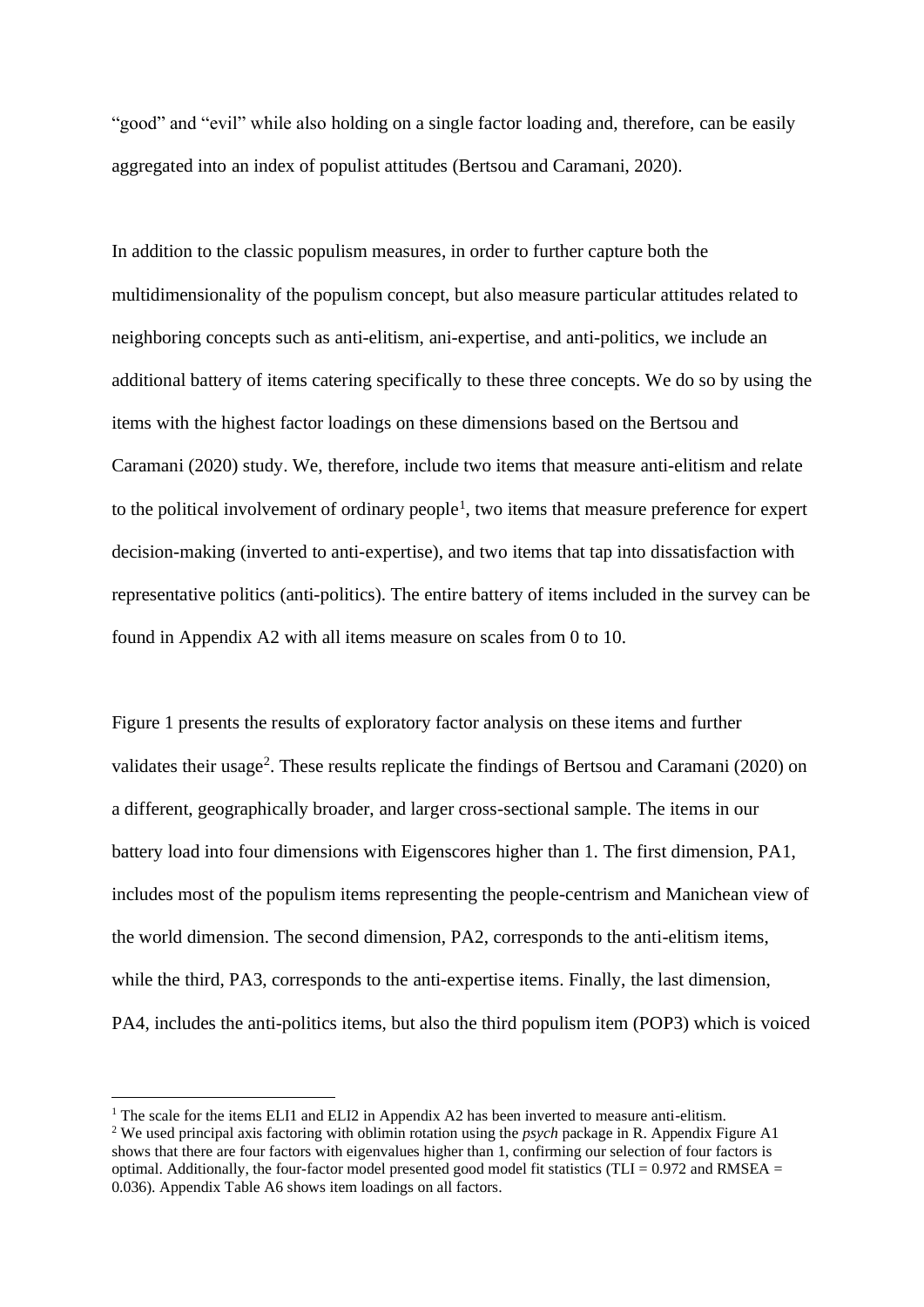in rather anti-political terms. This partial overlap between the populism dimension and antipolitics in the case of POP3 is also found in Bertsou and Caramani (2020) and is expected given that this item implies a critical approach to parties and politicians. Given these results, in what follows we aggregate the items into four different sets of attitudes (populism including POP3, anti-politics, anti-elitism, and anti-expertise) by averaging across the items forming the dimension.

*Figure 1. Exploratory factor analysis for populist attitudes*





We explore the share of respondents holding populist attitudes across regions in Europe in Figure 2. When it comes to the main populism scale focused on people-centrism we see that more than 80 per cent of the respondents in our sample score higher than 5 on our 0 to 10 scale across all European regions. Slightly lower shares (between 65 per cent and 70 per cent) are obtained for anti-politics attitudes. By contrast anti-elitist attitudes are expressed by less than half of respondents (41 per cent to51 per cent), while anti-expertise attitudes are the least common in our sample (only around 10% of respondents). There is also some interesting cross-regional variation whereas southern European countries appear to be the most people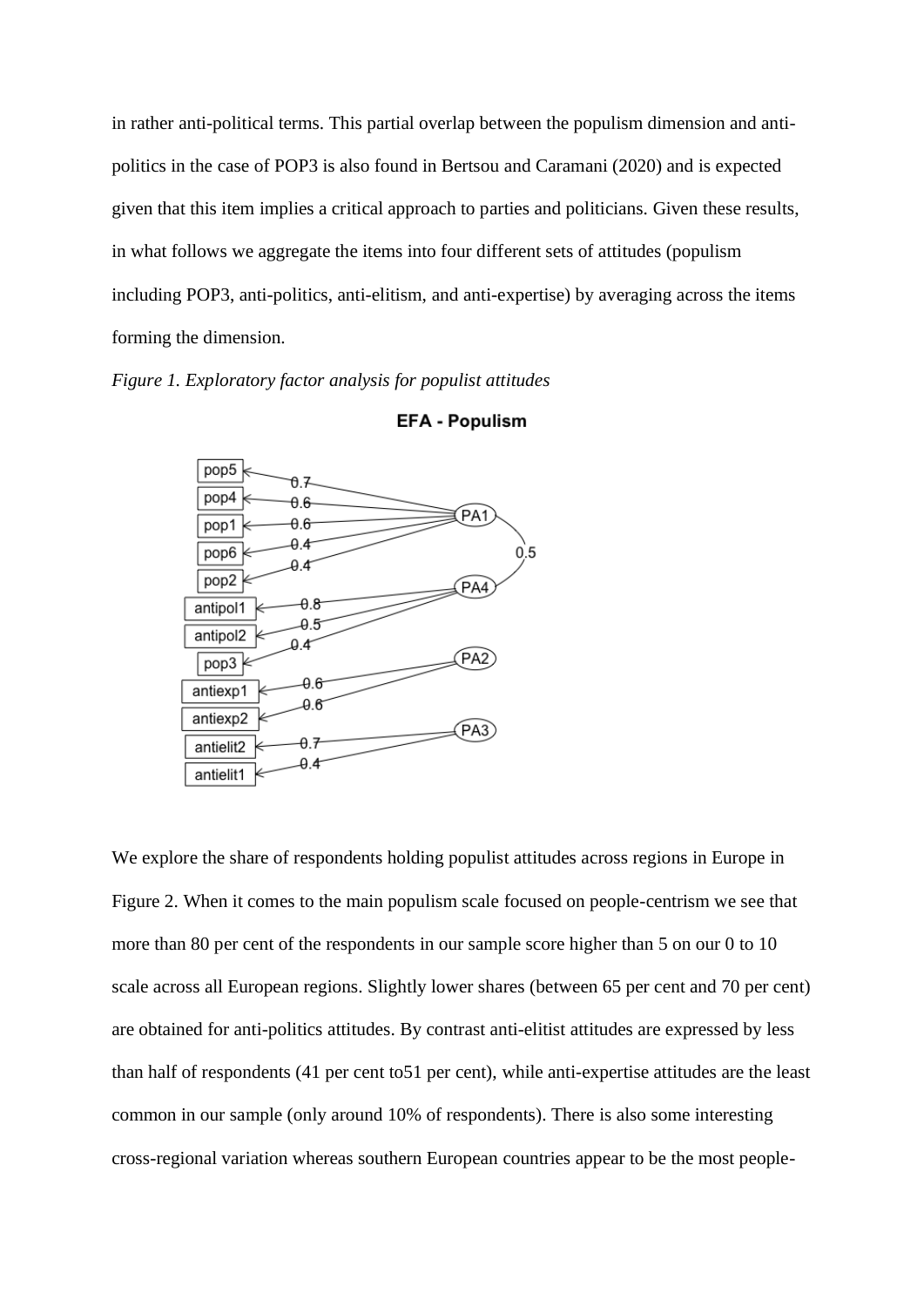centric, western European countries the most anti-elitist, and eastern European countries the most anti-political and pro-expertise. All in all, this figure indicates that, even if the populist party landscape might be struggling, the underlying populist attitudes survive and might create a highly receptive audience for conspiracy theories.





## *Measuring conspiracy beliefs*

For measuring conspiracy beliefs during COVID-19 we use an original battery of items that captures specific and presumably popular COVID-19 conspiracy beliefs. Appendix A1 showcases our battery with all items measured on 0-10 scales. Three items in our battery (CONS1, CONS2, and CONS3) capture different conspiracy theories involving different issues and culpable actors: one relates to the national governments hiding important Covidrelated information, another relates to the purposeful creation of the virus for personal gains, and a third related to governments and/or pharmaceutical companies covering up the dangers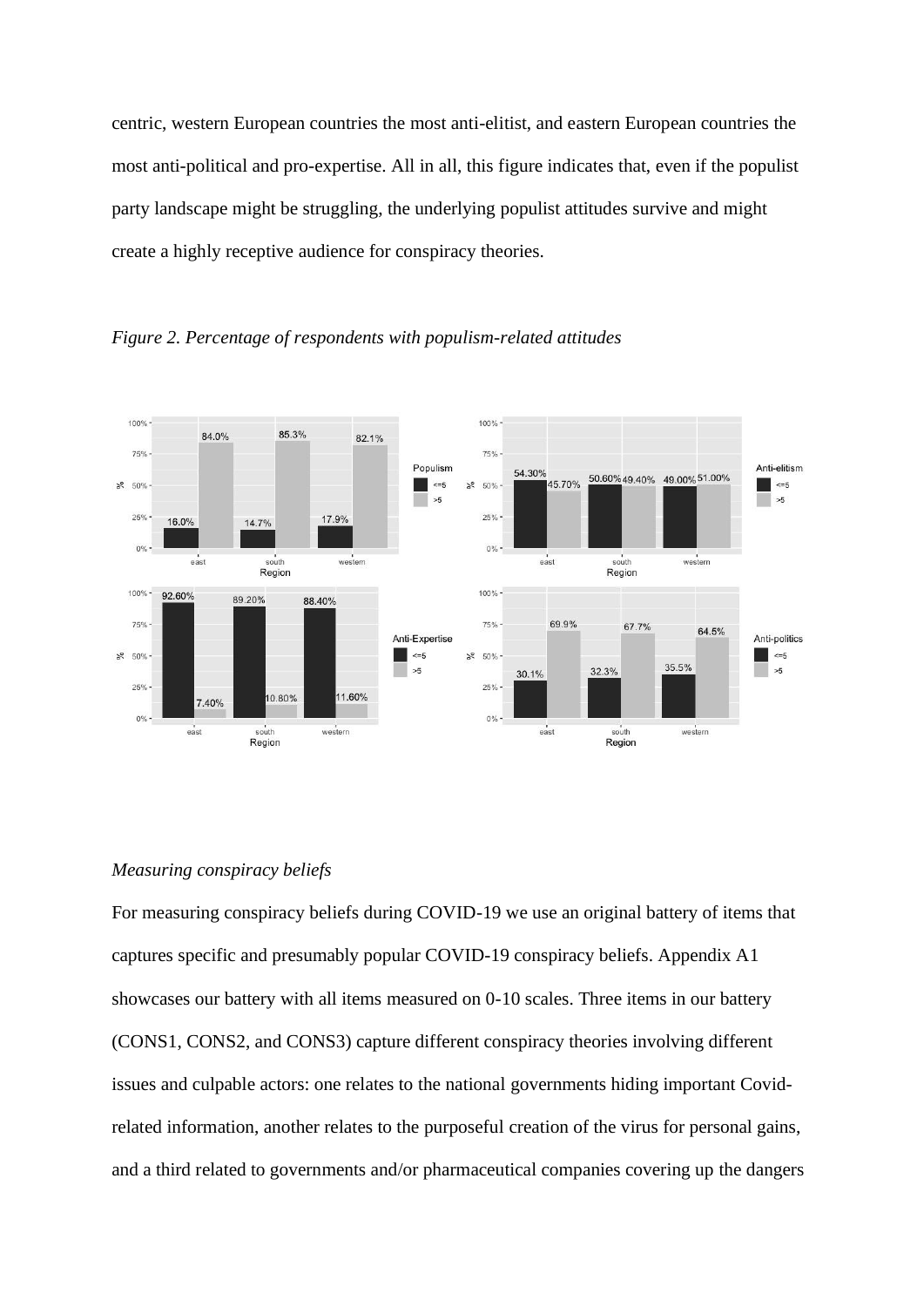of vaccines. In addition to these items, we have also included two more items as benchmarks for our questions. The literature on conspiracy theories in general suggests that individuals who endorse one conspiracy theory tend to endorse others thus forming a general conspiratorial mindset (Swami et al., 2011). More specifically, research on COVID-19 related conspiracies has also been shown to be consistent with this general conspiratorial mindset (Miller, 2020; Uscinski et al, 2020). We have, therefore, included an item designed to capture this general conspiracist ideation element that askes about authorities hiding the official version of events irrespective of COVID-19 (item BASE). We will use this benchmark item as an important control in our empirical models. Finally, we have also included a "true" statement in the battery (item TRUE related to vaccination) as a further check on how our battery works and on the consistency of these beliefs. The inclusion of this "true" statement also guards against the risk coming from the similarity of question content and response format that may distract a respondent from giving full attention to what information is being asked.

Figure 3 presents the results of exploratory factor analysis on this battery and shows that, expectedly, the conspiracy related items together with the baseline item all load highly on the same dimension, whereas the "true" item loads negatively on this same dimension<sup>3</sup>. Given this, but also comparing the model fit of a one-factor with a two-factor model, the "true" item in the scale is separated and not included into the aggregation. Generally, this supports the aggregation of the different conspiracy items into a single scale, and also confirms expectations in the literature on conspiracy theories of a general conspiratorial mindset

<sup>3</sup> We used principal axis factoring with oblimin rotation using the *psych* package in R. Appendix Figure A2 shows that there is only one factor with eigenvalues higher than 1. Additionally, the one-factor model presented acceptable model fit statistics (TLI =  $0.942$  and RMSEA = 0.114). We also run our factor analysis on a twofactor model which presented a lower BIC value (BIC = 844 compared to BIC = 2190), which indicated that the "true" item in the scale can be separated and not included into the aggregation. Appendix Table A7 shows item loadings on this factor.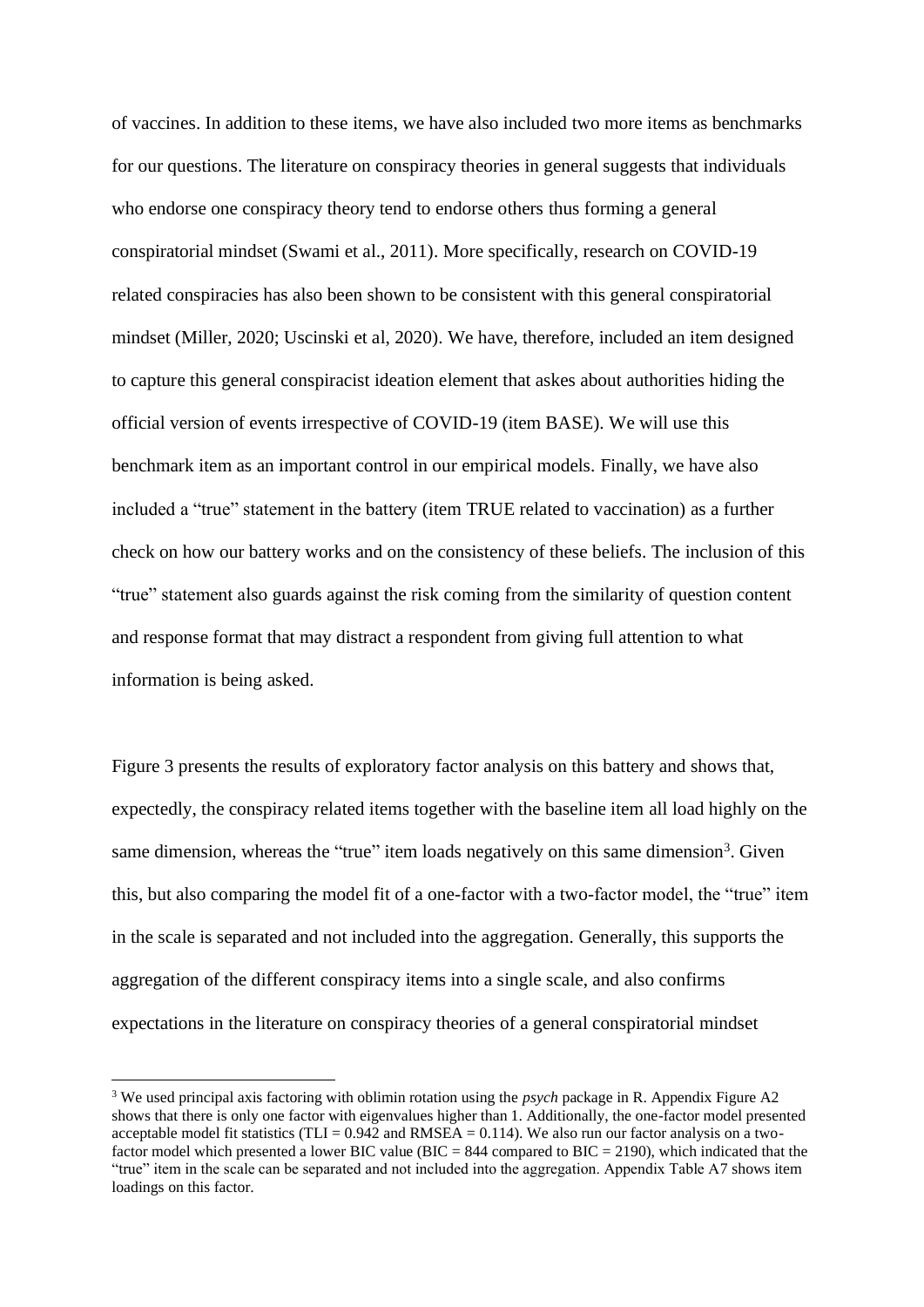driving most conspiracy beliefs. In what follows, as a hard test on our hypotheses, we combine items CONS1, CONS2, and CONS3 into a scale by averaging them and include the baseline item as control variable (but also include it directly in the conspiracy scale as a robustness check in Appendix A4 with results remaining stable).

## *Figure 3. Exploratory factor analysis for conspiracy attitudes*





Lastly, before proceeding to the results, Figure 4 presents the distribution of people believing in COVID-19 conspiracy theories (left graph) and sharing a general conspiratorial mindset (right graph) across regions in Europe. Both graphs indicate that believing conspiracy theories of particular or general nature is the norm, rather than the exception across all European regions. More than half of the respondents report these theories more likely to be true than not. This shows that rather than being a fringe phenomenon, this is widespread and further underscores the importance of studying its relation to populist attitudes and its implications for political behavior.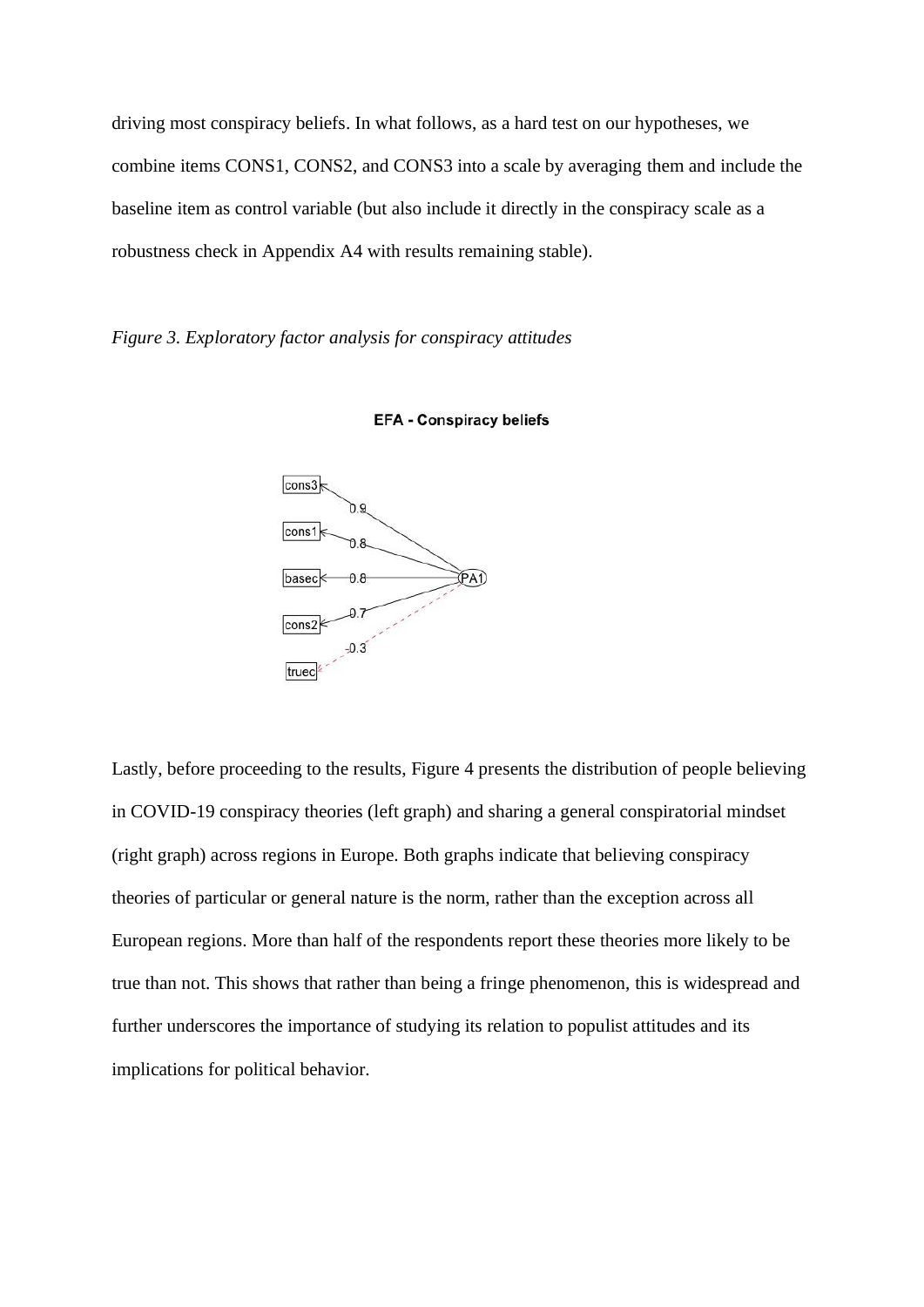

#### *Figure 4. Percentage of respondents strongly believing in conspiracy theories*

#### **Results**

Table 1 shows the results of three linear models analyzing the impact of populist attitudes, basic socio-demographics, and general political attitudes on the COVID-19 conspiracy beliefs scale, and a fourth, full model. All the independent variables are significant in separate models and remain significant in the full model (model 4), on which we focus on below. Expectedly, we can see that a general conspiratorial mindset is strongly associated with COVID-19 conspiracy beliefs even after controlling for socio-demographics, populism, and other political attitudes. In what regards populist attitudes, we can see that indeed the basic populism scale focused on people-centrism and a Manichean view of the world has a positive and statistically significant effect on COVID-19 conspiracy beliefs. A 1-point increase on the populism scale produces, on average, around 0.18 increase in the COVID-19 conspiracy scale (both measured from 0 to 10). Additionally, the other related attitudes included in our battery also have significant effects in different directions. This lends support to hypothesis H1a, but only partially support H1b as these dimensions have effect sizes that,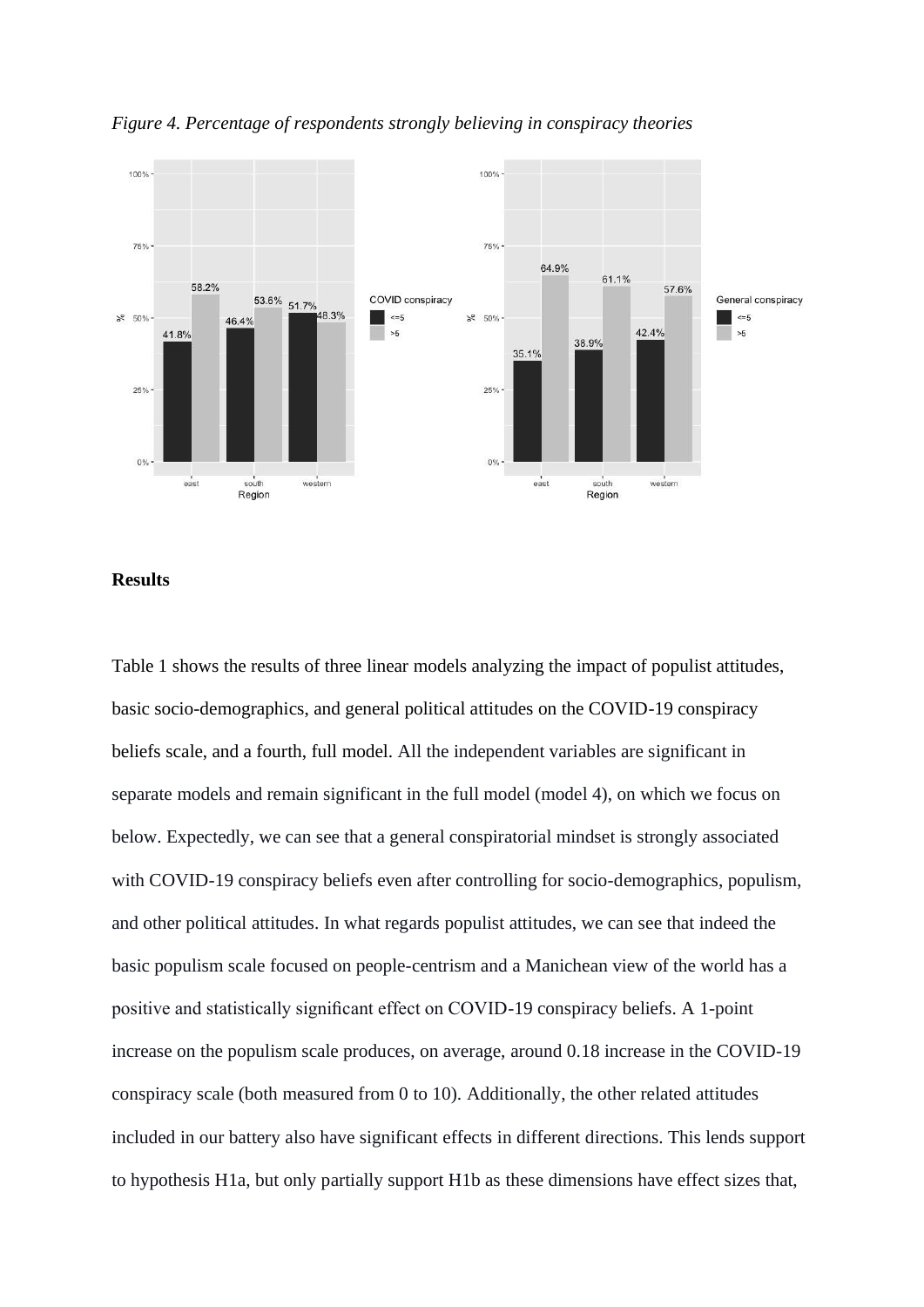while non-trivial, are slightly smaller than the one obtained for the populist scale. Antipolitics attitudes impact positively on conspiracy beliefs, with a 1-point increase producing a 0.13 increase in the conspiracy scale. Anti-expertise is positively associated with conspiracy beliefs with a small effect size after the inclusion of other control variables in model 4. Surprisingly, anti-elitism is negatively associated with COVID-19 conspiracy beliefs. This last result is counter-intuitive, as one would expect that a critical attitude towards the elites would feed into the acceptance of COVID related misinformation and conspiracy beliefs<sup>4</sup>. We further explore this counter-intuitive effect below when testing H2.

The basic socio-demographics and general political attitudes included are all significantly associated with conspiracy beliefs. Older, male, highly educated, and more politically interested people are less likely to hold COVID-19 conspiracy beliefs. The results also support previous findings in the literature relating trust in government negatively with conspiracy beliefs (Eberl et al 2021). Additionally, ideology has a strong effect, as respondents placing themselves on the right of the ideology scale score 0.6 higher on average on the conspiracy beliefs scale, than those on the left. Finally, performance evaluations of governments are negatively associated with conspiracy beliefs above and beyond the trust people lend these governments (supporting to H2). The performance of the EU has a much smaller effect in comparison and this result is also not robust to the specification of the conspiracy scale (see Table A4 in the Appendix). This suggests that what governments, and to a lesser extent the EU, do policy-wise during the pandemic does matter and, while small, they have the potential to offset conspiracy beliefs.

<sup>&</sup>lt;sup>4</sup> Furthermore, this negative effect is robust to various model specification and to disaggregation of the antielitism index. In Appendix A8 we explore bivariate relations between anti-elitism and conspiracy beliefs, relations by European region, but also relations between each item composing the anti-elitism index. The result remains significantly negative in all these various models.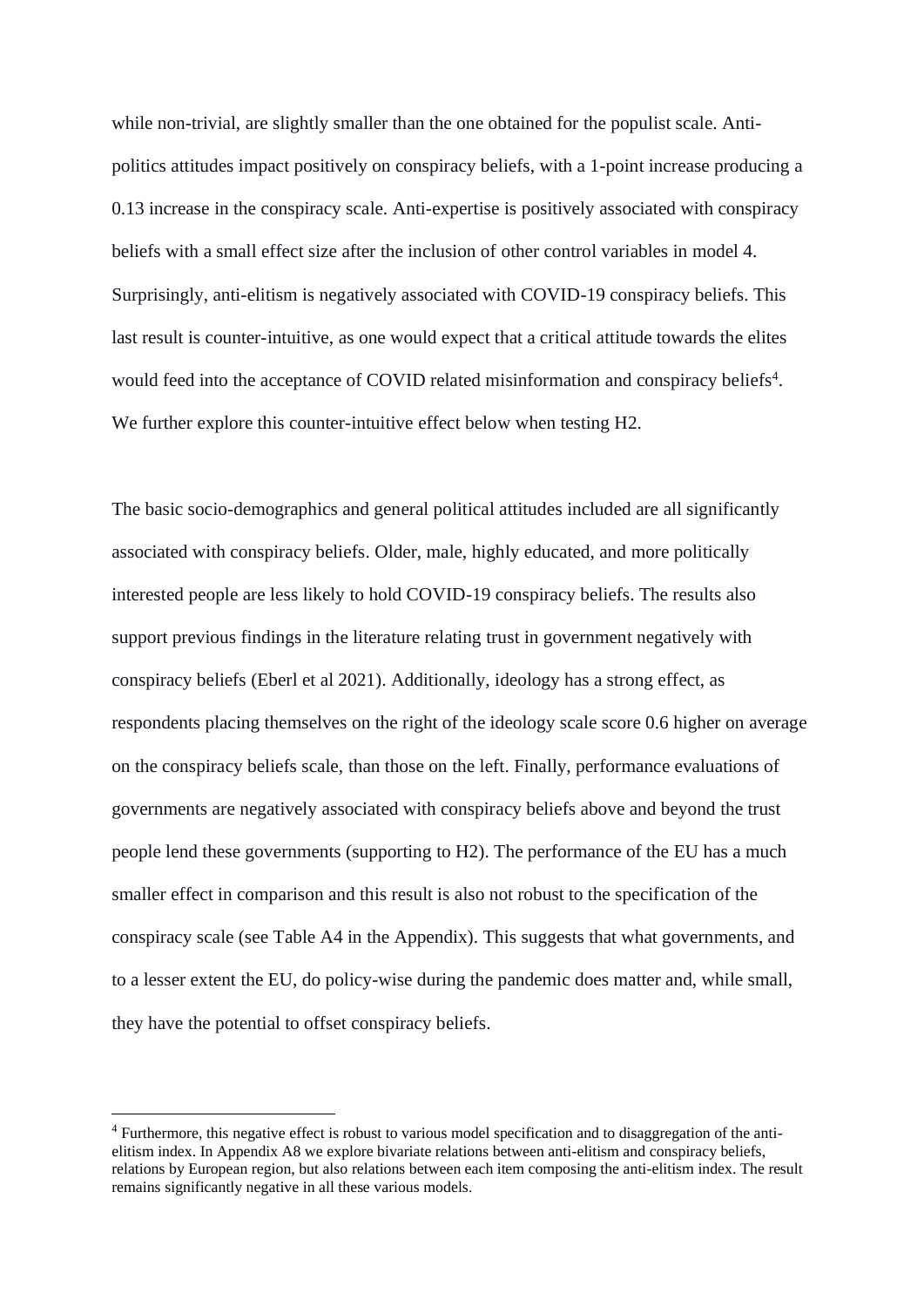|                         | Dependent variable:          |                                  |                                  |                                  |
|-------------------------|------------------------------|----------------------------------|----------------------------------|----------------------------------|
|                         |                              | COVID-19 conspiracy beliefs      |                                  |                                  |
|                         | (1)                          | (2)                              | (3)                              | (4)                              |
| Base consp.             | $0.620***(0.007)$            |                                  |                                  | $0.587***(0.008)$                |
| <b>Populism</b>         | $\overline{0.148***(0.012)}$ |                                  |                                  | $0.177***(0.013)$                |
| Anti-elitism            | $-0.106***$ (0.008)          |                                  |                                  | $-0.122***(0.009)$               |
| Anti-expertise          | $0.133***(0.009)$            |                                  |                                  | $0.094***(0.010)$                |
| <b>Anti-politics</b>    | $0.171***(0.010)$            |                                  |                                  | $0.132***(0.010)$                |
| Age 35-60               |                              | $-0.002(0.057)$                  |                                  | $-0.155***(0.044)$               |
| Age > 60                |                              | $-0.713***$ (0.066)              |                                  | $-0.614***(0.052)$               |
| <b>Female</b>           |                              | $\overline{0.197}^{***}$ (0.049) |                                  | $\overline{0.161}^{***}$ (0.037) |
| Edu. middle             |                              | $-0.438***(0.065)$               |                                  | $-0.262***(0.049)$               |
| Edu. high               |                              | $-0.943***(0.070)$               |                                  | $-0.375***(0.053)$               |
| <b>Ideology</b> right   |                              |                                  | $\overline{1.476}^{***}$ (0.073) | $0.571***$ $(0.054)$             |
| <b>Ideology center</b>  |                              |                                  | $0.771***$ $(0.066)$             | $\overline{0.403^{***}(0.048)}$  |
| <b>Pol. Interest</b>    |                              |                                  | $-0.139***$ (0.032)              | $-0.104***$ (0.023)              |
| Trust gov.              |                              |                                  | $-0.170***(0.011)$               | $-0.015^* (0.009)$               |
| Gov. perf.              |                              |                                  | $-0.126***(0.013)$               | $-0.058***(0.009)$               |
| EU perf                 |                              |                                  | 0.007(0.012)                     | $-0.018**$ (0.009)               |
| <b>Constant</b>         | $-0.793***$ (0.117)          | $5.066***$ (0.119)               | $\overline{5.405}^{***}$ (0.151) | $\overline{0.359}^{**}$ (0.168)  |
| <b>Observations</b>     | 10,799                       | 12,223                           | 10,268                           | 9,406                            |
| $\mathbb{R}^2$          | 0.577                        | 0.089                            | 0.162                            | 0.595                            |
| Adjusted $\mathbb{R}^2$ | 0.577                        | 0.088                            | 0.160                            | 0.594                            |
| <b>Residual Std.</b>    | $1.808$ (df =                | $2.703$ (df = 12202)             | $2.548$ (df = 10246)             | 1.744 (df = $9374$ )             |
| <b>Error</b>            | 10778)                       |                                  |                                  |                                  |
| <b>F</b> Statistic      | $736.079***$ (df =           | 59.930 <sup>***</sup> (df = 20;  | $94.210***$ (df = 21;            | $444.670***$ (df = 31;           |
|                         | 20; 10778)                   | 12202)                           | 10246)                           | 9374)                            |
| Note:                   |                              |                                  |                                  |                                  |

*Table 1. Predicting COVID-19 conspiracy beliefs<sup>5</sup>*

Further exploring the effects of government performance, Figure 5 (based on Table A3 in the Appendix) tests its moderating effect on populist attitudes. We can see that generally those with more positive performance evaluations (solid black line) score less on the conspiracy scale. Nevertheless, the moderating effects are mixed. Performance evaluations have little to no interaction effects with two of the populism related attitudes: core populism and antiexpertise (upper left and lower left graphs). When it comes to anti-elitism we have a significant negative interaction effect: those with more positive performance evaluations

<sup>&</sup>lt;sup>5</sup> The models include country fixed effects not reported here due to space considerations.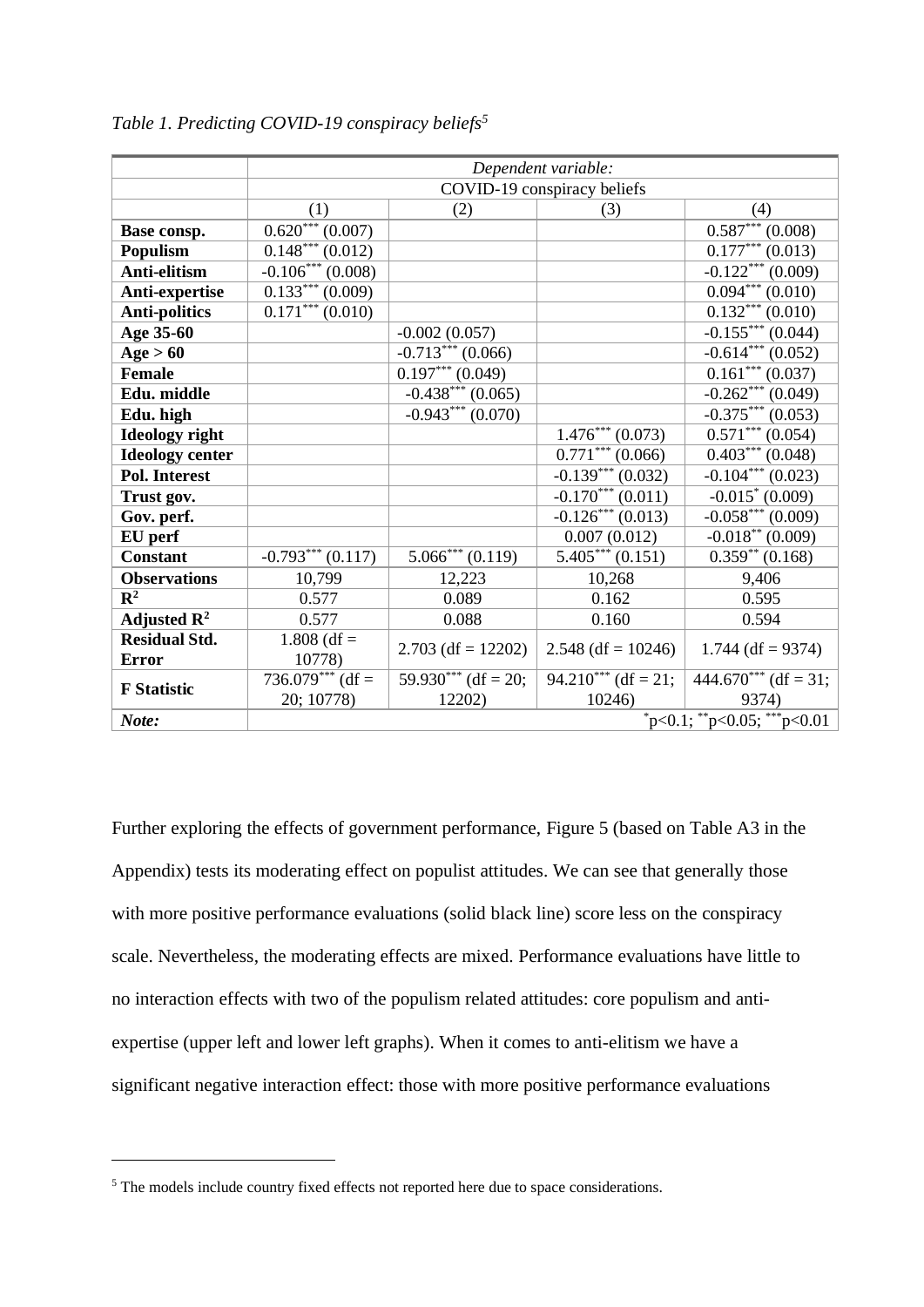

*Figure 5. Interaction effects between populist attitudes and government performance<sup>6</sup>*

increase the negative effect of anti-elitism on conspiracy beliefs (upper right graph). In line with expectations, this indicates that those respondents holding anti-elitist views but evaluate government performance positively are less inclined to hold conspiracy beliefs than those who evaluate the government negatively. This partially offsets the counter-intuitive results on the relationship between anti-elitism and conspiracy beliefs previously obtained. Additionally, Figure A3 in the Appendix shows a similar negative interaction effect in what regards trust in government, which similarly offsets the initial negative effect of anti-elitism on conspiracy beliefs. Finally, against H2, there is also a very small significant positive interaction effect between performance and anti-politics. As performance evaluations are more positive, the effect of anti-politics on conspiracy theories slightly increases, though as

 $6$  The regression table for the interaction plots presented here can be found in Appendix A3.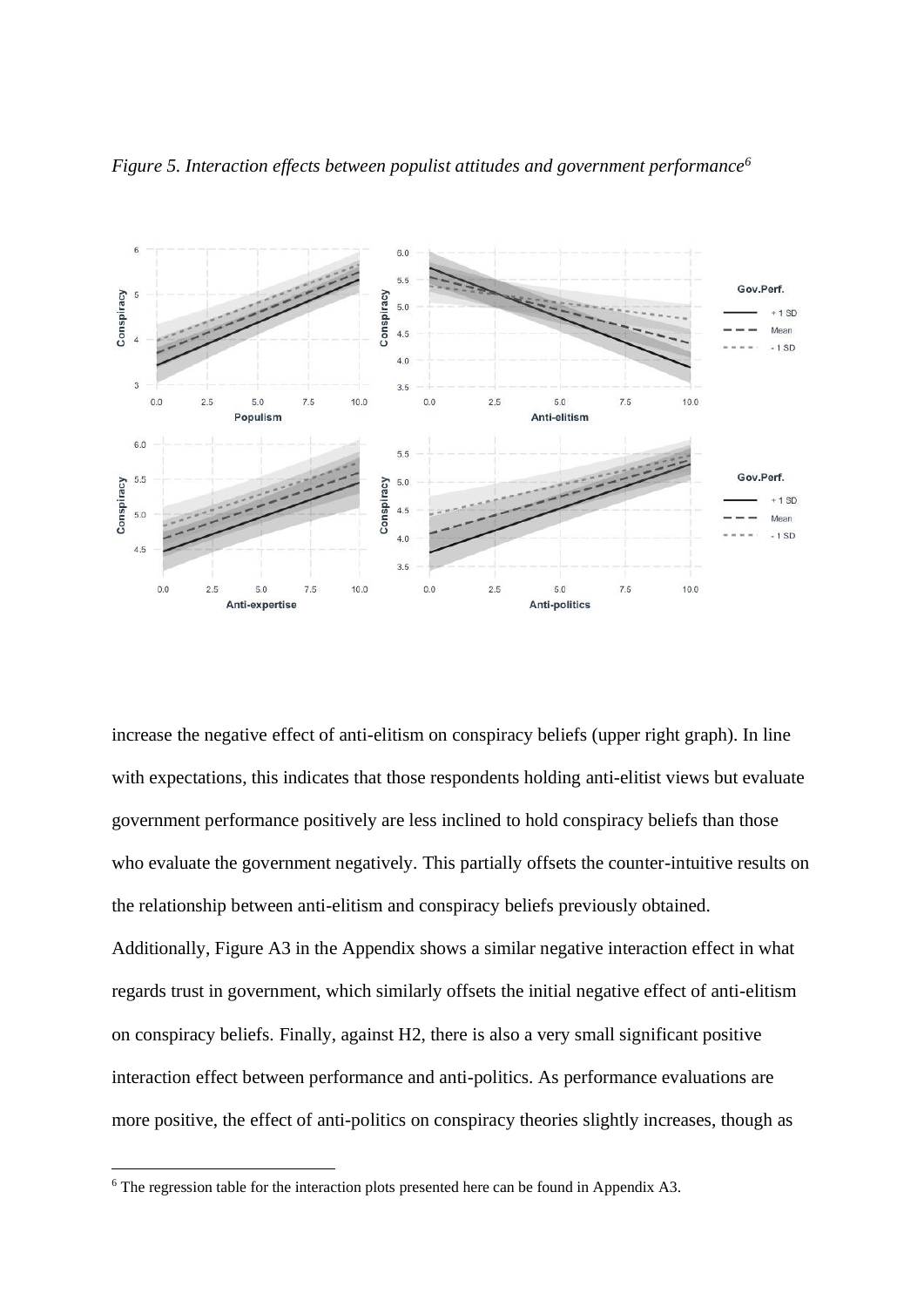the lower right graph in Figure 4 shows, this effect is very small as the lines are close to being parallel. All in all, these results show only mixed evidence for H2.

Last but not least, we explore the consequences of populist attitudes and conspiracy beliefs on political behavior. Table A5 in the Appendix presents logit models on vote intention for populist parties, including basic socio-demographics and general political attitudes. In Figure 6 we plot the predicted probabilities of vote intention for radical right parties for our variables of interest from these models. First, the results indicate that most of the different populist related attitudes are significantly associated with vote intention for populist parties in expected directions. Populism, anti-elitism, and anti-expertise increase the probability of voting for these parties, whereas anti-politics has a null effect. Importantly, conspiracy beliefs also significantly increase the probability of voting for populist parties net of populismrelated attitudes. Nevertheless, while significant, these effect sizes are rather small. An increase of 5 point on the 0-10 conspiracy scale increases the probability of voting for populist parties with about 2 percentage points. A slightly higher effect can be observed in the case on core-populist attitudes where a 5-point higher score increases the probability of voting for populist by about 5 percentage points. By contrast, general socio-demographics and political attitudes fare much better in predicting intention to vote for populist parties. Having higher education decreases the predicted probability of voting by 2 percent compared to lower education, whereas self-placing on the right of an ideological scale increases it by 13 per cent compared to self-placing on the left. All in all, these results suggest that while conspiracy beliefs and populist attitudes do have significant consequences on political behavior, these consequences are small and such behavior is better predicted by longstanding political attitudes and socio-demographics.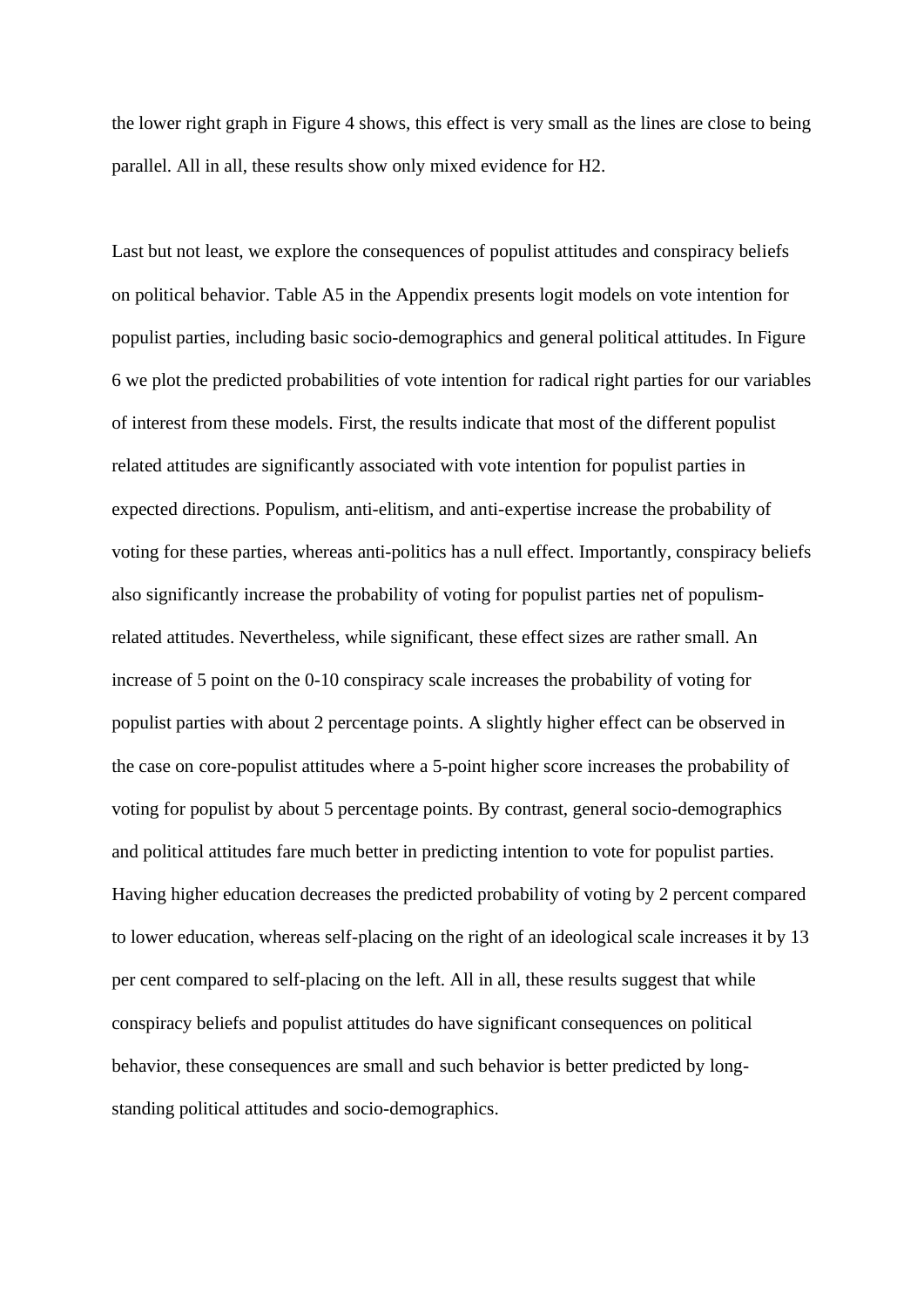

*Figure 6. Predicted probabilities of vote intention for populist parties*

## **Conclusions**

Our paper focused on the puzzle of how a supposedly struggling populist party landscape is compatible with wide-spread beliefs in conspiracy theories during the COVID crisis. Analyzing original survey data collected in 16 countries in the summer of 2021, we aimed to offered three contributions to the literature on conspiracy beliefs and populism. First, we built on the multidimensionality of the concept of populism, but also of related anti-technocratic attitudes, and show that many of these attitudes are highly prevalent, despite an initial "rallyaround-the-flag" effect in the first waves of the pandemic and the initial loss of electoral potential of populist parties. We also show that these attitudes are strongly related to conspiracy theories and that this relation holds not only for core-populist attitudes, but also for related anti-technocratic attitudes.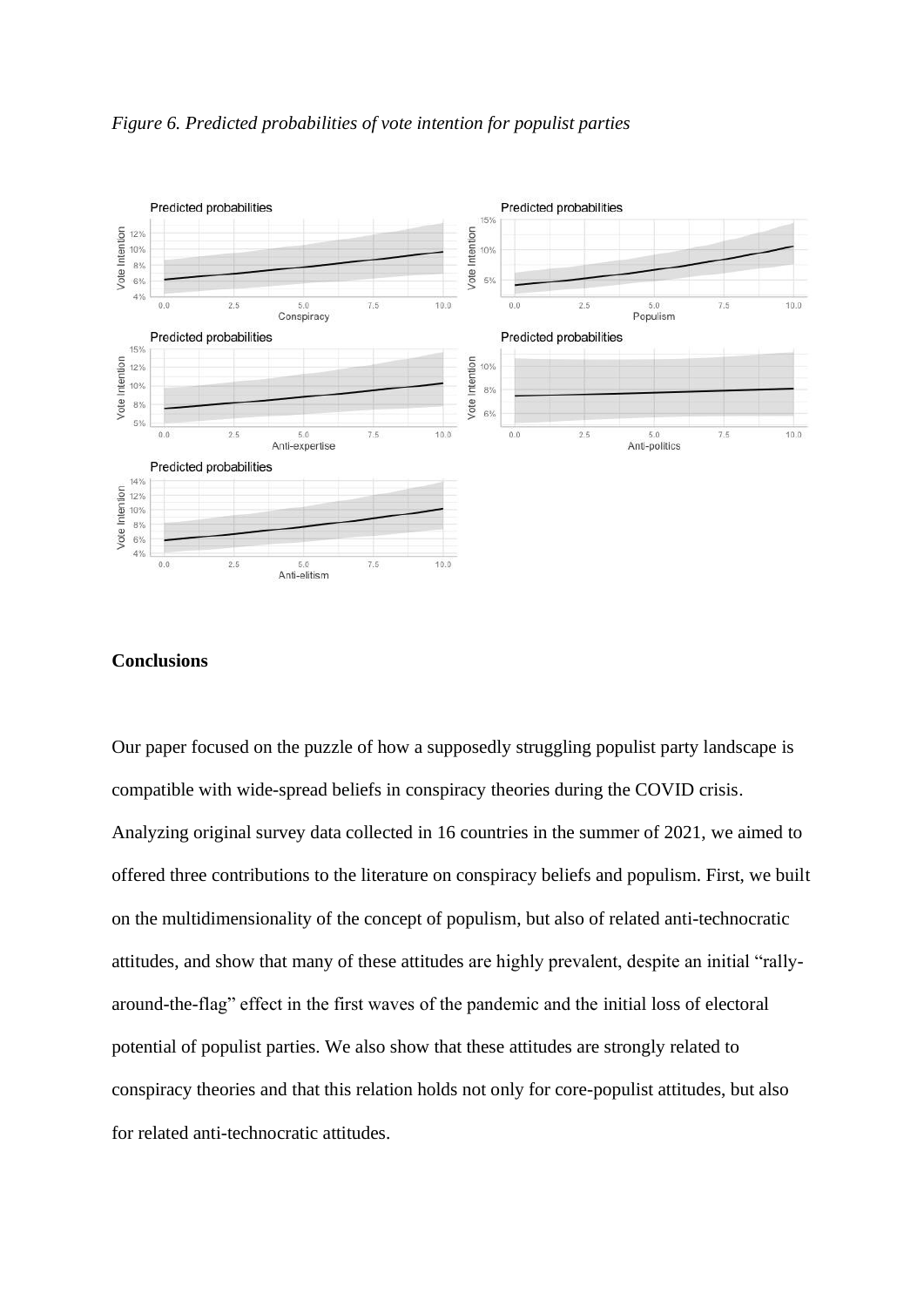Second, the present study also provides important implications for policy making. Going beyond the literature exploring the relationship between trust and populism, we also inquire into the role that general (dis)satisfaction with the management of the crisis at both the domestic and the EU level plays in this populism-conspiracy nexus. Our results indicate that how well governments did in handling the crisis is consequential, net of the trust that people have in them, of their ideology, and of populist attitudes, having the potential to not only reduce conspiracy beliefs in their own term, but also to offset the relationship between populist attitudes and conspiracy beliefs. By contrast, performance evaluations of the EU play a much more limited role, which indicates that the heavy lifting in offsetting such beliefs falls in the hands of national goverrnments.

Finally, we also bring in the analysis the electoral link and show that conspiracy beliefs are likely to push citizens in the arms of populist challenger parties on their own terms, net of underlying populist and anti-technocratic attitudes. While the small effect sizes on the relationships between populist attitudes, conspiracy beliefs, and vote intention for populist parties might be considered cause for optimism, we must stress that we are limited here in capturing only developments happening in the summer of 2021. More recent times seem to indicate that anti-vaccination and anti-restrictions attitudes fueled by conspiracy theories have further intensified, capturing media headlines across Europe. Additionally, while the novelty of the crisis might have made political parties reluctant to position themselves clearly in the anti-vaccination debate at the beginning of the crisis, as the vaccination rollout is progressing populist parties might begin to take a clearer stance on the issue and increase their electoral benefit from these issues. Going further, future research could examine whether the strength of these relationship has intensified over time and its implications for the electoral credibility of populist parties.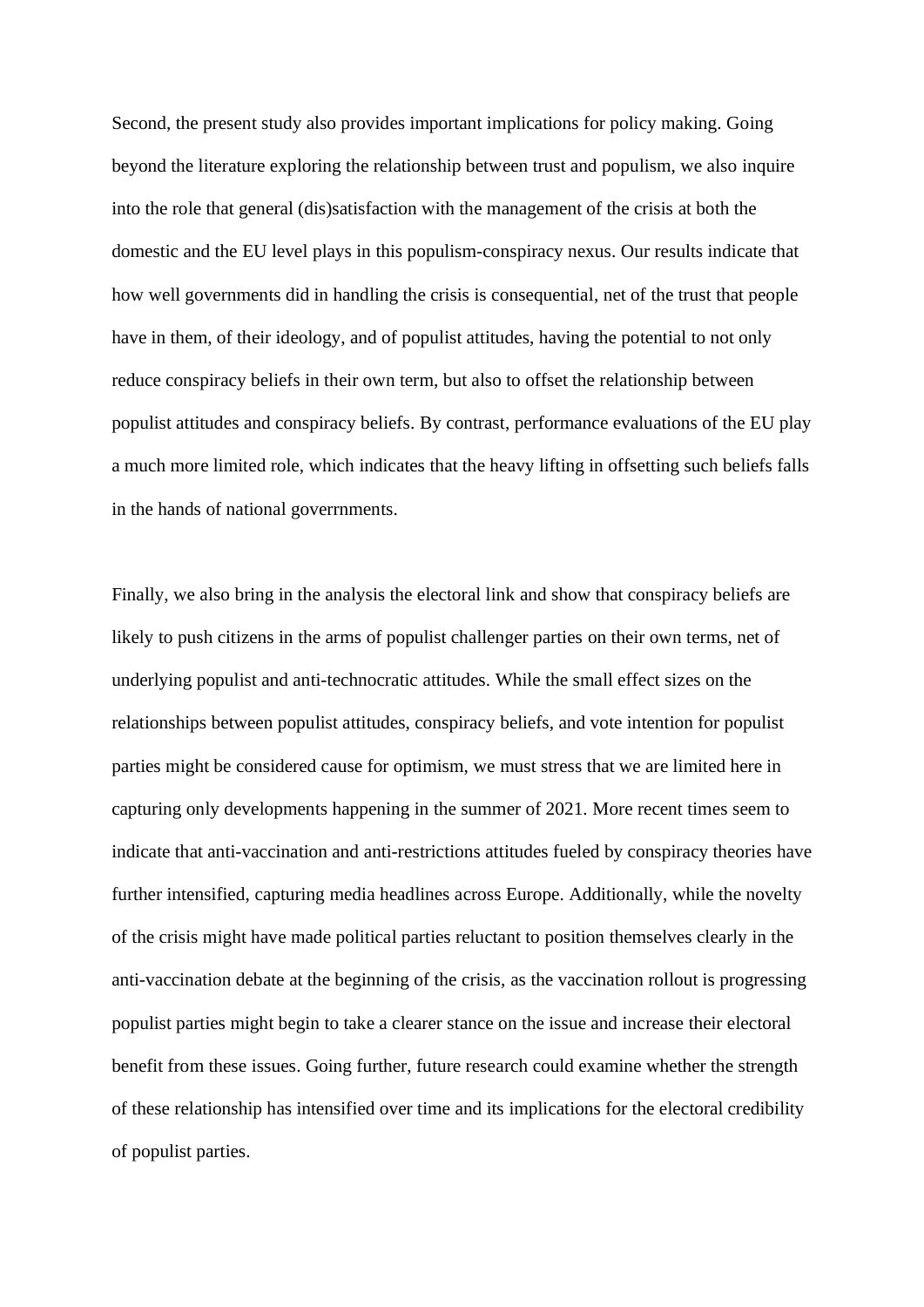### **References**

- Akkerman, Agnes, Cas Mudde, and Andrej Zaslove (2014) How Populist Are the People? Measuring Populism in Voters. Comparative Political Studies 47(9):1324–53.
- Ardèvol-Abreu, A., Gil de Zúñiga, H., & Gámez, E. (2020) The influence of conspiracy beliefs on conventional and unconventional forms of political participation: The mediating role of political efficacy. The British journal of social psychology, 59(2):549–569.
- Baker, William, and John Oneal (2001) Patriotism or Opinion Leadership?: The Nature and Origins of the 'Rally 'Round the Flag' Effect. Journal of Conflict Resolution 45:661– 87.
- Bale, J. M. (2007) Political Paranoia v. Political Realism: On Distinguishing Between Bogus Conspiracy Theories and Genuine Conspiratorial Politics. Patterns of Prejudice 41(1):45–60.
- Bergman, E. (2018) Conspirracy & Populism: The politics of misinformation. Palgrave Macmillan.
- Bertsou, E. and Caramani, D. (2021) People Haven't Had Enough of Experts: Technocratic Attitudes among Citizens in Nine European Democracies. American Journal of Political Science DOI[:https://doi.org/10.1111/ajps.12554](https://doi.org/10.1111/ajps.12554)
- Bojar, Abel, Björn Bremer, Hanspeter Kriesi, and Chendi Wang (2021) The Effect of Austerity Packages on Government Popularity During the Great Recession. British Journal of Political Science DOI:10.1017/S0007123420000472.

Brubaker R. (2021) Paradoxes of populism during the pandemic. Thesis Eleven 164(1):73-87.

- Bruder, Martin, Haffke, Peter, Neave, Nick, Nouripanah, Nina, and Imhoff, Roland (2013) Measuring Individual Differences in Generic Beliefs in Conspiracy Theories across Cultures: Conspiracy Mentality Questionnaire. Frontiers in Psychology 4(279).
- Byford, J. (2014) Beyond Belief: The Social Psychology of Conspiracy Theories and the Study of Ideology. In Antaki, C. and S. Condor (eds.), Rhethoric, Ideology and Social Psychology: Essays in Honour of Michael Billig. London: Routledge pp.83–94.
- Callaghan, Karen J., and Simo Virtanen (1993) Revised Models of the 'Rally Phenomenon': The Case of the Carter Presidency. The Journal of Politics 55(3):756–64.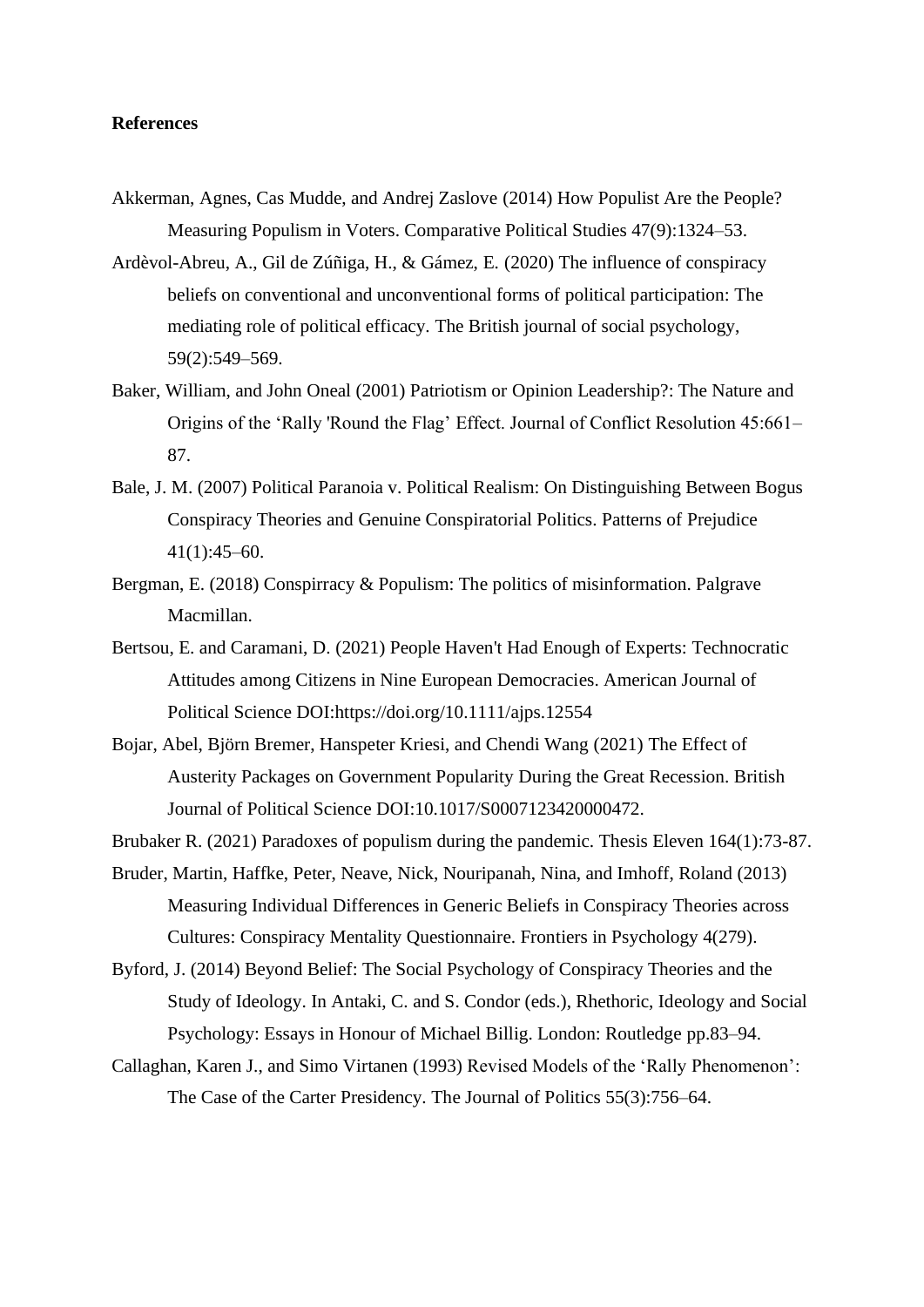- Castanho-Silva, Bruno, Federico Vegetti, and Levente Littvay (2017) The Elite Is Up to Something: Exploring the Relation between Populism and Belief in Conspiracy Theories. Swiss Political Science Review 23(4):423–43.
- Castanho-Silva, Bruno, Ioannis Andreadis, Eva Anduiza, Nebojša Blanuša, Yazmin Morlet Corti, Gisela Delfino, Guillem Rico, Saskia P. Ruth-Lovell, Bram Spruyt, Marco Steenbergen, and Levente Littvay (2018) Public Opinion Surveys: A New Scale. In The Ideational Approach to Populism, eds. Kirk Hawkins, Ryan E. Carlin, Levente Littvay, and Cristóbal Rovira Kaltwasser, 150–78. London: Routledge.
- Castanho-Silva, Bruno, Sebastian Jungkunz, Marc Helbling, and Levente Littvay (2020) An Empirical Comparison of Seven Populist Attitudes Scales. Political Research Quarterly 73(2):409–24.
- Clarke, S. (2002) Conspiracy Theories and Conspiracy Theorizing. Philosophy of the Social Sciences 32(2):131–150.
- Eberl, Jakob-Moritz, Robert A. Huber & Esther Greussing (2021) From populism to the "plandemic": why populists believe in COVID-19 conspiracies. Journal of Elections, Public Opinion and Parties 31(sup1):272-284.
- Enders, A.M. (2019) Conspiratorial Thinking and Political Constraint. Public Opinion Quarterly 83(3):510–533.
- Enders, A. M., & Smallpage, S. M (2018) On the measurement of conspiracy beliefs. Research & Politics DOI: [https://doi.org/10.1177/2053168018763596.](https://doi.org/10.1177/2053168018763596)
- Eurofound (2021) Living, working and COVID-19 dataset. Available at: http://eurofound.link/covid19data
- Evans J, and Ivaldi G (2021) Contextual Effects of Immigrant Presence on Populist Radical Right Support: Testing the "Halo Effect" on Front National Voting in France. Comparative Political Studies 54(5):823-854.
- Giebler, H., Hirsch, M., Schürmann, B., & Veit, S. (2020) Discontent With What? Linking Self-Centered and Society-Centered Discontent to Populist Party Support. Political Studies DOI:https://doi.org/10.1177/0032321720932115.
- Guan, T. and Yang, Y. (2020) Diversifying Conspiracy Beliefs and Populist Ideologies in the Chinese Context. Social Science Quarterly 101:459-472.
- Hameleers, Michael and Claes H. de Vreese (2020) To whom are "the people" opposed? Conceptualizing and measuring citizens' populist attitudes as a multidimensional construct. Journal of Elections, Public Opinion and Parties 30(2):55-274.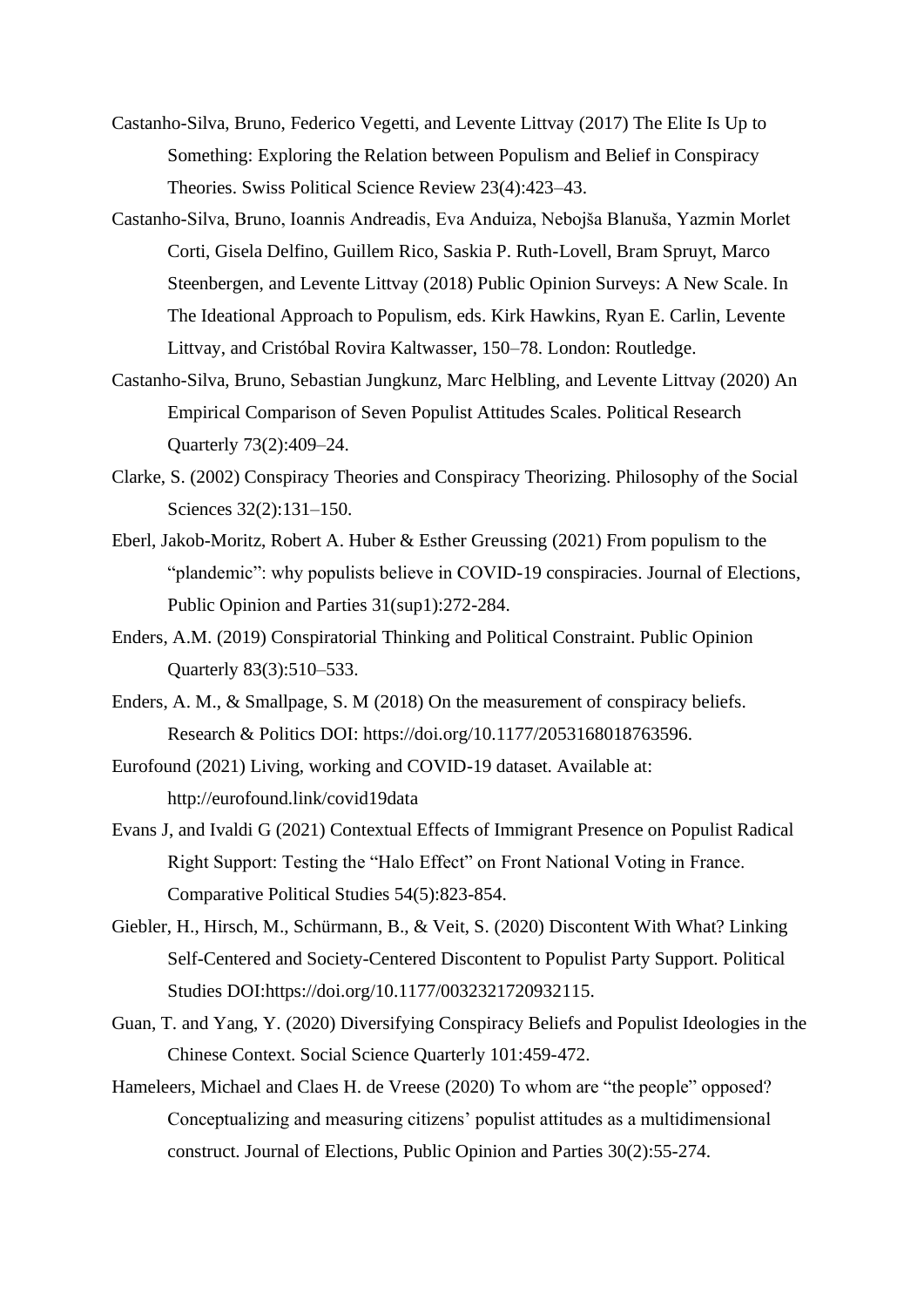- Huber, Robert A., Lukas Fesenfeld & Thomas Bernauer (2020) Political populism, responsiveness, and public support for climate mitigation. Climate Policy 20(3): 373- 386.
- Keeley, B. L. 1999. Of Conspiracy Theories. The Journal of Philosophy 96(3): 109–126.
- Kouzy, R., Abi Jaoude, J., Kraitem, A., El Alam, M. B., Karam, B., Adib, E., Zarka, J., Traboulsi, C., Akl, E. W., & Baddour, K. (2020) Coronavirus Goes Viral: Quantifying the COVID-19 Misinformation Epidemic on Twitter. Cureus 12(3): e7255.
- Mancosu, M., Ladini, R. and Vassallo, S. (2021) Political consequences of conspiratorial thinking: evidence from 2016 Italian constitutional referendum. Acta Politica 56:69- 88.
- Mancosu M, Vassallo S and Vezzoni C. (2017) Believing in conspiracy theories: evidence from an exploratory analysis of Italian survey data. South European Society and Politics 22:327–344.
- Marcos-Marne, Hugo, Ivan Llamazares & Susumu Shikano (2021) Left-Right radicalism and Populist attitudes in France and Spain. Journal of Contemporary European Studies DOI: 10.1080/14782804.2021.1918650.
- Miller J. M. (2020) Do COVID-19 Conspiracy Theory Beliefs Form a Monological Belief System?. Canadian Journal of Political Science DOI:https://doi.org/10.1017/S0008423920000517
- Miller, JM, Saunders, KL, Farhart, CE. (2016) Conspiracy endorsement as motivated reasoning: The moderating roles of political knowledge and trust. American Journal of Political Science 60(4):824–844.
- Mohrenberg S, Huber RA, Freyburg T. (2021) Love at first sight? Populist attitudes and support for direct democracy. Party Politics 27(3):528-539.
- Mudde, Cas (2004) The Populist Zeitgeist. Government and Opposition 39(4):542–63.
- Neuner, F.G., Wratil, C. (2020) The Populist Marketplace: Unpacking the Role of "Thin" and "Thick" Ideology. Political Behaviour. DOI: https://doi.org/10.1007/s11109-020- 09629-y
- Oliver JE and Wood TJ (2014) Conspiracy theories and the paranoid style(s) of mass opinion. American Journal of Political Science 58:952–966.
- Oliver, J. E. (2016). Rise of the Trumpenvolk: Populism in the 2016 election. The ANNALS of the American Academy of Political and Social Science 667(1):189–206.
- Prichard EC and Christman SD (2020) Authoritarianism, Conspiracy Beliefs, Gender and COVID-19: Links Between Individual Differences and Concern About COVID-19,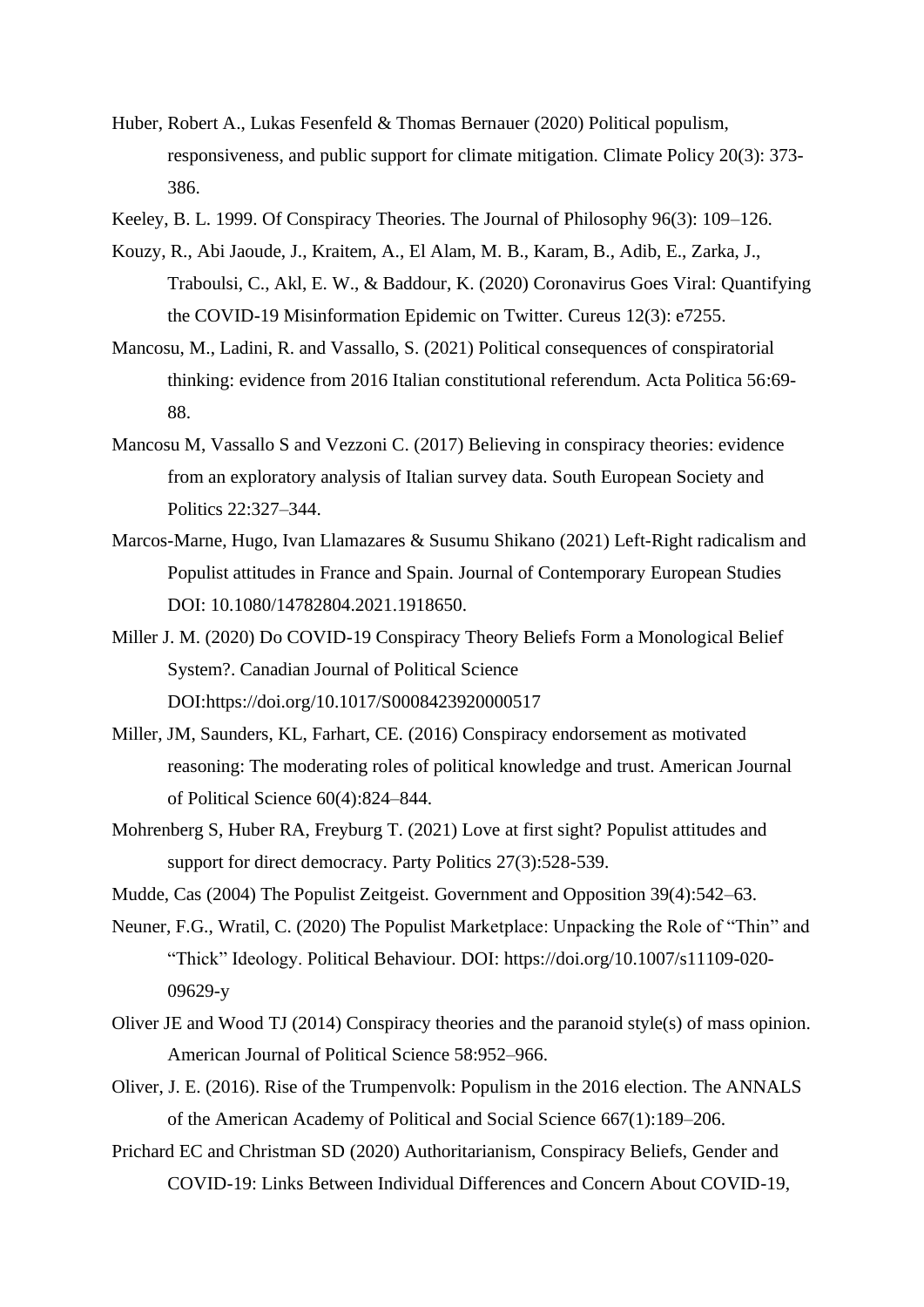Mask Wearing Behaviors, and the Tendency to Blame China for the Virus. *Frontiers in Psychology DOI*: 10.3389/fpsyg.2020.597671.

- Radnitz, S., & Underwood, P. (2017) Is Belief in Conspiracy Theories Pathological? A Survey Experiment on the Cognitive Roots of Extreme Suspicion. British Journal of Political Science 47(1):113-129.
- Reeves, Andrew (2011) Political Disaster: Unilateral Powers, Electoral Incentives, and Presidential Disaster Declarations. The Journal of Politics 73(4):1142–51.
- Richey, S. (2017) A Birther and a Truther: The Influence of the Authoritarian Personality on Conspiracy Beliefs. Politics and Policy 45:465-485.
- Rico, G., Guinjoan, M. and Anduiza, E. (2020) Empowered and enraged: Political efficacy, anger and support for populism in Europe. European Journal of Political Research 59:797-816.
- Rico, G., Guinjoan, M. and Anduiza, E. (2017) The Emotional Underpinnings of Populism: How Anger and Fear Affect Populist Attitudes. Swiss Political Science Review 23:444-461.
- Schulz, Anne, Philipp Müller, Christian Schemer, Dominique Wirz, Martin Wettstein, and Wirth Werner (2018) Measuring Populist Attitudes on Three Dimensions. International Journal of Public Opinion Research 30(2):316–26.
- Spierings, Niels and Andrej Zaslove (2017) Gender, populist attitudes, and voting: explaining the gender gap in voting for populist radical right and populist radical left parties West European Politics 40(4):821-847.
- Spruyt B, Keppens G, Van Droogenbroeck F. (2016) Who Supports Populism and What Attracts People to It?. Political Research Quarterly 69(2): 335-346.
- Šrol, J., Mikušková, E. B., and Cavojova, V. (2021) When we are worried, what are we thinking? Anxiety, lack of control, and conspiracy beliefs amidst the COVID-19 pandemic. Applied Cognitive Psychology DOI: 10.1002/acp.3798
- Swami, V., Coles, R., Stieger, S., Pietschnig, J., Furnham, A., Rehim, S., et al. (2011) Conspiracist ideation in Britain and Austria: evidence of a monological belief system and associations between individual psychological differences and real-world and fictitious conspiracy theories. British Journal of Psychology 102: 443–463.
- Teovanovic, Predrag, Petar Lukic, Zorana Zupan, Aleksandra Lazić, Milica Ninković, and Iris Zezelj (2020) Irrational Beliefs Differentially Predict Adherence to Guidelines and Pseudoscientific Practices During the COVID-19 Pandemic. PsyArXiv DOI:10.1002/acp.3770.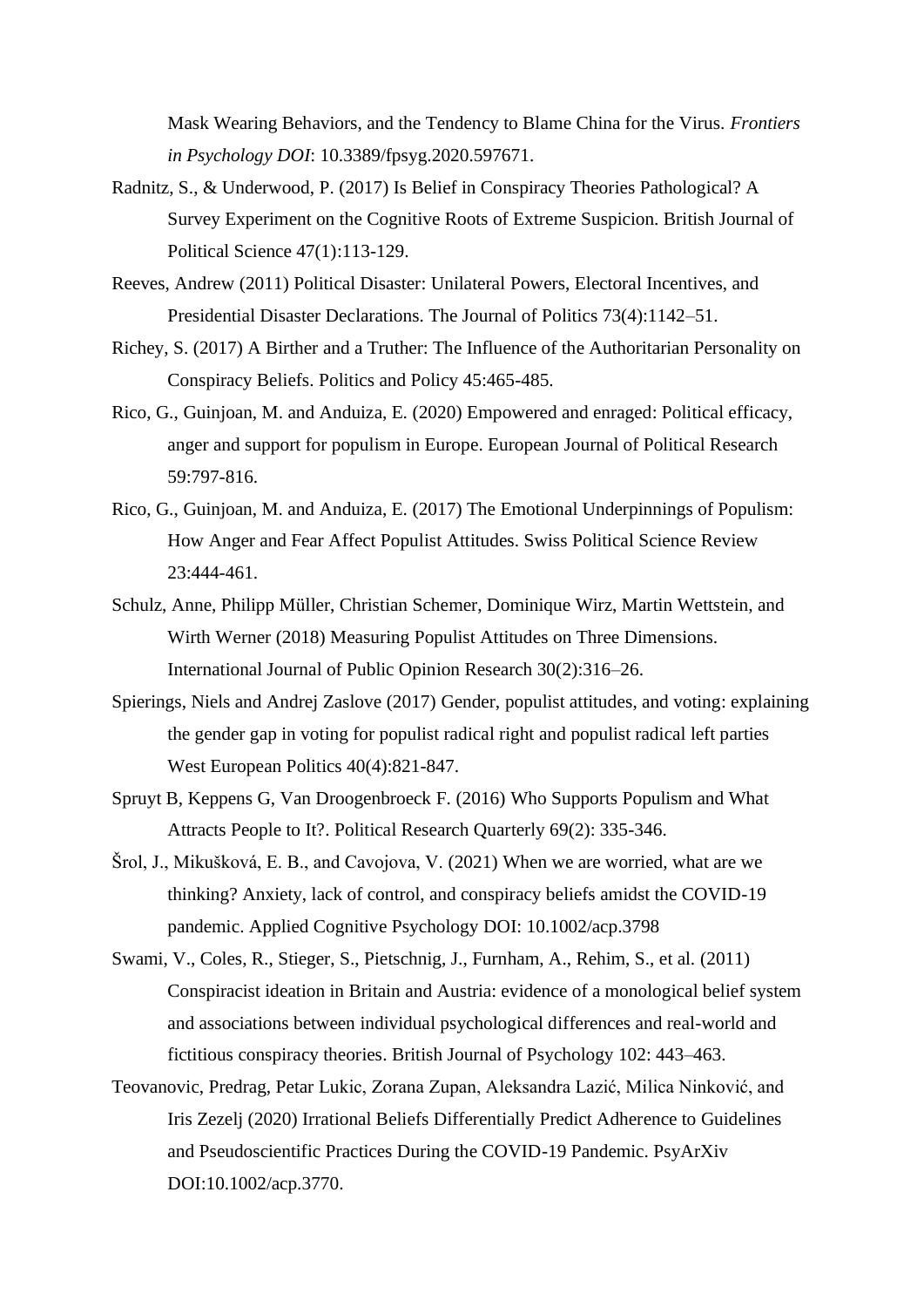- Uscinski JE and Parent JM. (2014) American Conspiracy Theories. Oxford. New York: Oxford University Press.
- Uscinski, J. E., Enders, A. M., Klofstad, C. A., Seelig, M. I., Funchion, J. R., Everett, C., Wuchty, S., Premaratne, K., & Murthi, M. N. (2020) Why do people believe COVID-19 conspiracy theories?. Harvard Kennedy School (HKS) Misinformation Review DOI:https://doi.org/10.37016/mr-2020-015.
- Van Hauwaert, S.M. and Van Kessel, S. (2018) Beyond protest and discontent: A crossnational analysis of the effect of populist attitudes and issue positions on populist party support. European Journal of Political Research 57: 68-92.
- Van Mulukom, V., Pummerer, L., Alper, S., Bai, H., Cavojova, V., Farias, J. E. M., … Zezelj, I. (2020) Antecedents and consequences of COVID-19 conspiracy beliefs: a systematic review. DOI: https://doi.org/10.31234/osf.io/u8yah

Van Prooijen, Jan-Willem (2017) The Psychology of Conspiracy Theories. Routledge

- Vegetti, F., and Littvay, L (2021) Belief in conspiracy theories and attitudes toward political violence. Italian Political Science Review DOI:10.1017/ipo.2021.17
- Velez, Yamil, and David Martin (2013) Sandy the Rainmaker: The Electoral Impact of a Super Storm. Political Science & Politics 46(2): 313–23.
- Wood, Michael J., Douglas, Karen M., and Sutton, Robbie M. (2012) Dead and Alive Beliefs in Contradictory Conspiracy Theories. Social Psychological and Personality Science 3(6):767–773.
- Wuttke, Alexander, Christian Schimpf, and Harald Schoen (2020) When the Whole Is Greater than the Sum of Its Parts: On the Conceptualization and Measurement of Populist Attitudes and Other Multidimensional Constructs. American Political Science Review 114(2): 356–74.
- Yougov (2020) *YouGov-Cambridge Globalism Project 2020*. Report available at: [https://yougov.co.uk/topics/international/articles-reports/2020/11/12/globalism](https://yougov.co.uk/topics/international/articles-reports/2020/11/12/globalism-project-2020-populist-beliefs-down-consp)[project-2020-populist-beliefs-down-consp](https://yougov.co.uk/topics/international/articles-reports/2020/11/12/globalism-project-2020-populist-beliefs-down-consp)

**Word Count: 8034**

**Date: 17/02/2022**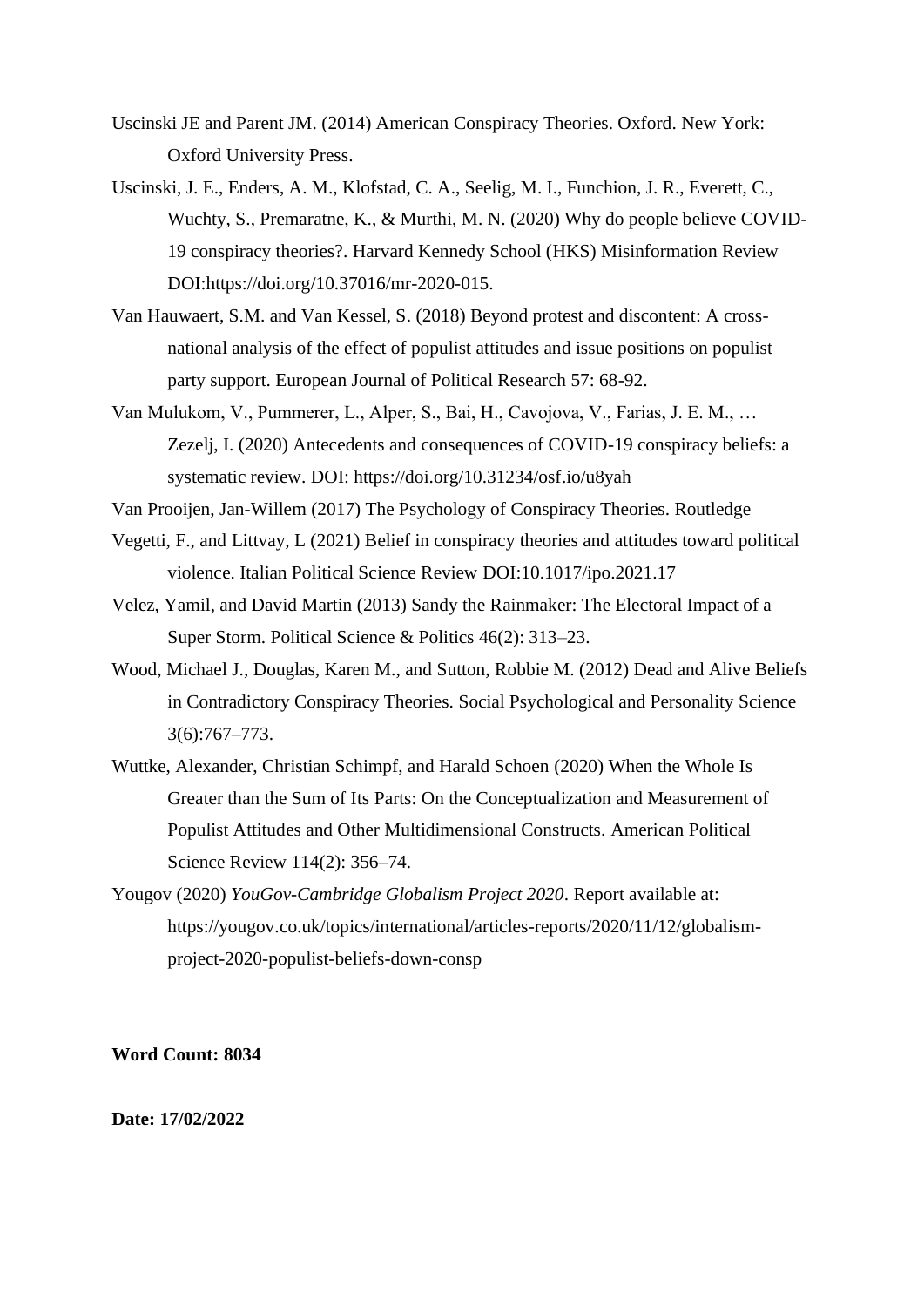# **Appendix**

## **A1. Final question wording of COVID-19 conspiracy beliefs question**

In your opinion, how likely is it that the following statements are true? Please, select a value from 0 to 10, where 0 means "not likely to be true at all" and 10 means "extremely likely to be true".

|  | Table A1. Battery on conspiracy beliefs |  |
|--|-----------------------------------------|--|
|  |                                         |  |

| CONS1             | The [COUNTRY] government is hiding important information related to<br>COVID-19 from the public                                                                            |
|-------------------|----------------------------------------------------------------------------------------------------------------------------------------------------------------------------|
| CONS <sub>2</sub> | The virus has been created by some influential figures or organizations to<br>increase their power in the world and/or because some of them can directly profit<br>from it |
| <b>TRUE</b>       | The vaccines that have been so far developed and approved against COVID-19<br>greatly reduce the risk of infection and present little risk for our health                  |
| CONS3             | Governments and/or pharmaceutical companies cover up the dangers of the<br>vaccines developed so far                                                                       |
| <b>BASE</b>       | Regardless of the issue in question, the official version of the events given by the<br>authorities very often hides the truth                                             |

# **A2. Question wording of the populism question in June – 2021**

To what extent you agree or disagree with the following statements? Please, select a value from 0 to 10, where 0 means "completely disagree" and 10 means "completely agree". *Table A2. Battery on populism, (anti-)elitism, expertise, and anti-politics*

| Question: | Dimension | Source: |
|-----------|-----------|---------|
|-----------|-----------|---------|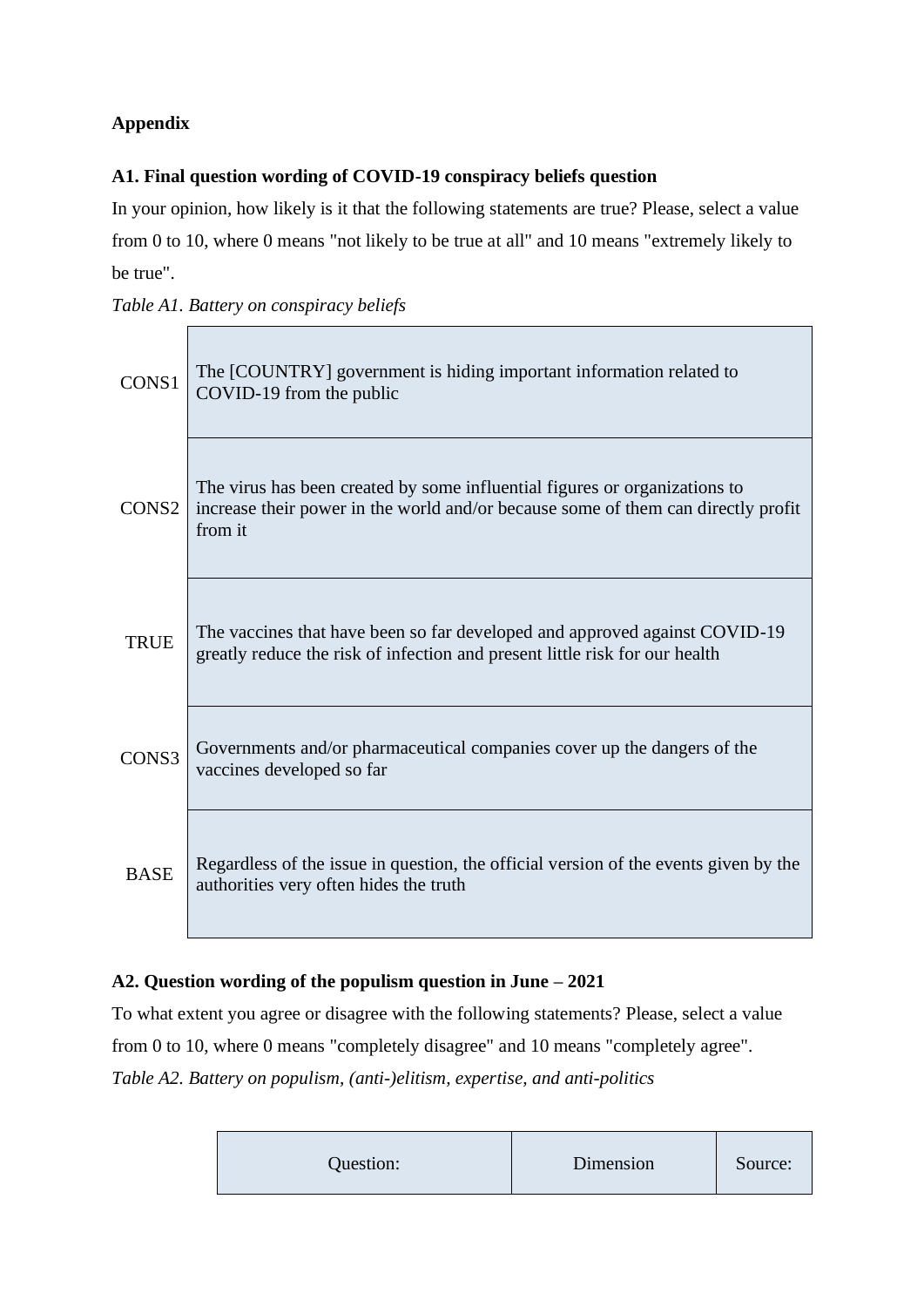| POP1             | Politicians need to follow the will of<br>the people.                                                                         | Populism - People-<br>centrism                | Akkerman<br>et al.<br>(2014)                |
|------------------|-------------------------------------------------------------------------------------------------------------------------------|-----------------------------------------------|---------------------------------------------|
| POP <sub>2</sub> | The people, not the politicians,<br>should make our most important<br>policy decisions.                                       | Populism - People-<br>centrism                | Akkerman<br>et al.<br>(2014)                |
| POP <sub>3</sub> | I would rather be represented by an<br>ordinary citizen than by a<br>specialized politician.                                  | Populism - People-<br>centrism                | Akkerman<br>et al.<br>(2014)                |
| POP <sub>4</sub> | I take pride in being an ordinary<br>citizen.                                                                                 | Populism - People-<br>centrism                | Castanho<br>Silva et<br>al. (2019)          |
| POP <sub>5</sub> | It's important for a political leader to<br>be like the people he or she<br>represents                                        | Populism - People-<br>centrism                | Castanho<br>Silva et<br>al. (2019)          |
| POP <sub>6</sub> | Politics is ultimately a struggle<br>between good and evil.                                                                   | Populism - Manichean                          |                                             |
| ELI1             | Ordinary citizens don't know what<br>policies are good for them.                                                              | Elitism<br>(Inverted to Anti-<br>elitism)     | <b>Bertsou</b><br>and<br>Caramani<br>(2020) |
| ELI <sub>2</sub> | Political leaders should make<br>decisions according to their best<br>judgment, not the will of the people.                   | Elitism<br>(Inverted to Anti-<br>elitism)     | <b>Bertsou</b><br>and<br>Caramani<br>(2020) |
| EXP1             | The leaders of my country should be<br>more educated and skilled than<br>ordinary citizens.                                   | Expertise<br>(Inverted to Anti-<br>expertise) | <b>Bertsou</b><br>and<br>Caramani<br>(2020) |
| EXP2             | The problems facing my country<br>require experts to solve them.                                                              | Expertise<br>(Inverted to Anti-<br>expertise) | <b>Bertsou</b><br>and<br>Caramani<br>(2020) |
| <b>ANTIPOL1</b>  | Political parties do more harm than<br>good to society.                                                                       | Anti-politics                                 | <b>Bertsou</b><br>and<br>Caramani<br>(2020) |
| <b>ANTIPOL2</b>  | Politicians just want to promote the<br>interests of those who vote for them<br>and not the interest of the whole<br>country. | Anti-politics                                 | <b>Bertsou</b><br>and<br>Caramani<br>(2020) |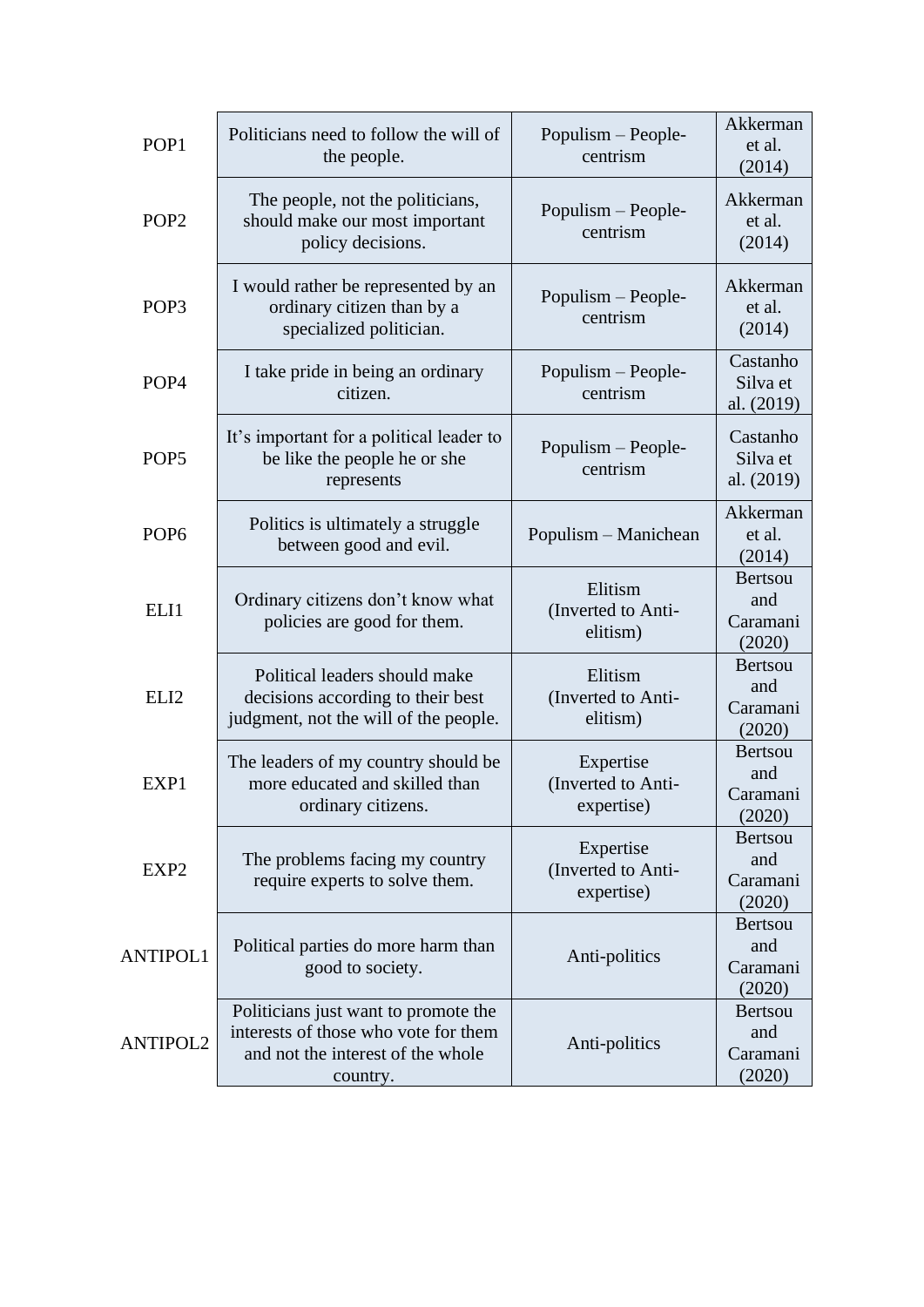## **A3. Interactions between populism components and performance evaluations**

*Table A3. Models with interaction effects between populism dimensions and government performance<sup>7</sup>*

|                                       | Dependent variable:                |                                 |                                                  |                                               |
|---------------------------------------|------------------------------------|---------------------------------|--------------------------------------------------|-----------------------------------------------|
|                                       | <b>COVID-19 Conspiracy Beliefs</b> |                                 |                                                  |                                               |
|                                       | (1)                                | (2)                             | (3)                                              | (4)                                           |
| Generic consp.                        | $0.587***(0.008)$                  | $\overline{0.580^{***}(0.008)}$ | $\overline{0.587}^{***}(0.008)$                  | $0.586***(0.008)$                             |
| <b>Populism</b>                       | $\overline{0.161}^{***}(0.020)$    | $\overline{0.175^{***}(0.013)}$ | $0.177***$ $(0.013)$                             | $0.178***(0.013)$                             |
| Anti-elitism                          | $-0.122***(0.009)$                 | $-0.020(0.014)$                 |                                                  | $-0.119***(0.009)$                            |
| Anti-expertise                        | $0.093***$ $(0.010)$               | $0.090***$ $(0.010)$            | $\frac{-0.122^{***}(0.009)}{0.088^{***}(0.016)}$ | $\overline{0.090***(0.010)}$                  |
| <b>Anti-politics</b>                  | $\overline{0.132}^{***}(0.010)$    | $0.125***(0.010)$               | $0.132***(0.010)$                                | $\overline{0.088***(0.016)}$                  |
| Age 35-60                             | $-0.153***(0.044)$                 | $-0.163***$ $(0.044)$           | $-0.155***(0.044)$                               | $-0.149***(0.044)$                            |
| Age > 60                              | $-0.611***$ $(0.052)$              | $-0.604***$ $(0.051)$           | $-0.614***(0.052)$                               | $-0.604***(0.052)$                            |
| <b>Female</b>                         | $\overline{0.161}^{***}(0.037)$    | $\overline{0.173^{***}(0.037)}$ | $\overline{0.161}^{***}$ $\overline{(0.037)}$    | $0.162***(0.037)$                             |
| Edu. middle                           | $-0.259***(0.049)$                 | $-0.246***(0.049)$              | $-0.262***(0.049)$                               | $-0.252***(0.049)$                            |
| Edu. high                             | $-0.372***(0.053)$                 | $-0.369***(0.053)$              | $-0.375***(0.053)$                               | $-0.368***(0.053)$                            |
| <b>Ideology</b> right                 | $0.571***(0.054)$                  | $\overline{0.559^{***}(0.054)}$ | $\overline{0.571^{***}(0.054)}$                  | $\overline{0.571}^{***}$ $\overline{(0.054)}$ |
| <b>Ideology center</b>                | $\overline{0.404^{***}(0.048)}$    | $0.408***(0.048)$               | $\overline{0.402}^{***}(0.048)$                  | $\overline{0.404^{***}(0.048)}$               |
| <b>Pol. Interest</b>                  | $-0.104***$ (0.023)                | $-0.113***$ (0.023)             | $-0.104***$ (0.023)                              | $-0.104***(0.023)$                            |
| Trust gov.                            | $-0.016^* (0.009)$                 | $-0.017^* (0.009)$              | $-0.015^* (0.009)$                               | $-0.015^* (0.009)$                            |
| EU perf.                              | $-0.018**$ (0.009)                 | $-0.020**$ (0.009)              | $-0.018**$ (0.009)                               | $-0.019**$ (0.009)                            |
| Gov. perf.                            | $-0.083***(0.025)$                 | $0.058***(0.016)$               | $-0.061***(0.012)$                               | $-0.113***(0.019)$                            |
| Populism*Gov.                         | 0.004(0.003)                       |                                 |                                                  |                                               |
| perf.                                 |                                    |                                 |                                                  |                                               |
| Anti-                                 |                                    |                                 |                                                  |                                               |
| elitism*Gov.                          |                                    | $-0.021***$ (0.002)             |                                                  |                                               |
| perf.                                 |                                    |                                 |                                                  |                                               |
| Expertise*Gov.                        |                                    |                                 | 0.001(0.003)                                     |                                               |
| perf.                                 |                                    |                                 |                                                  |                                               |
| Anti-                                 |                                    |                                 |                                                  |                                               |
| politics*Gov.                         |                                    |                                 |                                                  | $0.009***$ (0.003)                            |
| perf.<br><b>Constant</b>              | $0.480^{**}$ $(0.201)$             |                                 | $0.375**$ $(0.172)$                              | $0.645***(0.187)$                             |
|                                       |                                    | $-0.097(0.175)$                 |                                                  |                                               |
| <b>Observations</b><br>$\mathbf{R}^2$ | 9,406<br>0.595                     | 9,406<br>0.599                  | 9,406<br>0.595                                   | 9,406<br>0.596                                |
| Adjusted $\mathbb{R}^2$               | 0.594                              | 0.597                           | 0.594                                            | 0.594                                         |
| <b>Residual Std.</b>                  |                                    |                                 |                                                  |                                               |
| Error $(df =$                         | 1.744                              | 1.737                           | 1.745                                            | 1.743                                         |
| 9443)                                 |                                    |                                 |                                                  |                                               |
| F Statistic (df                       |                                    |                                 |                                                  |                                               |
| $= 31; 9443$                          | 430.822***                         | 436.735***                      | 430.744***                                       | 431.653***                                    |
| Note:                                 |                                    |                                 |                                                  | $p<0.1;$ **p<0.05; ***p<0.01                  |

<sup>7</sup> All the models include country fixed effects.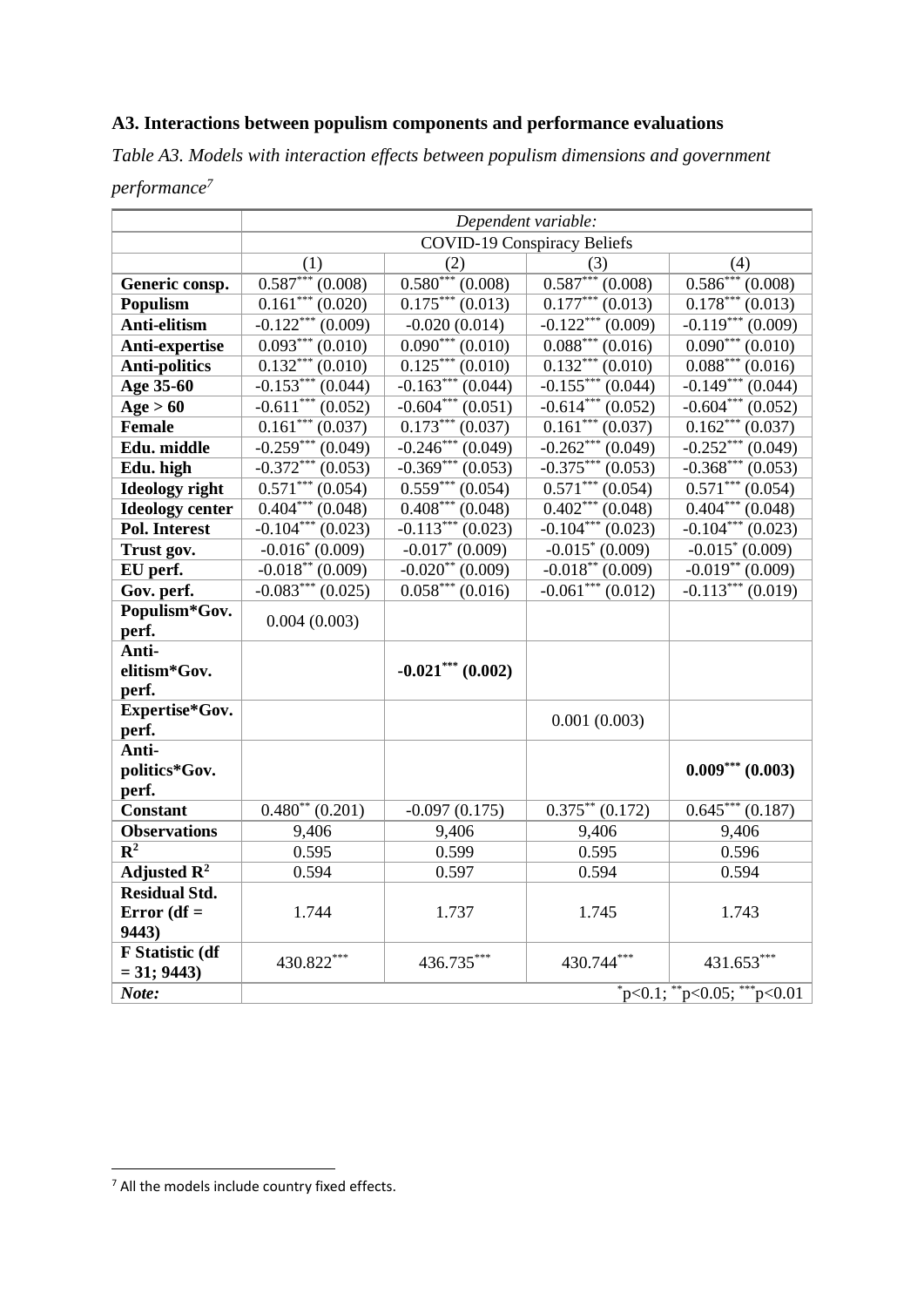## **A4. Robustness test with generic conspiracy item included in the scale**

|                         | Dependent variable:             |                             |                                  |                                  |
|-------------------------|---------------------------------|-----------------------------|----------------------------------|----------------------------------|
|                         |                                 | COVID-19 conspiracy beliefs |                                  |                                  |
|                         | (1)                             | (2)                         | (3)                              | (4)                              |
| Populism                | $\overline{0.379^{***}(0.014)}$ |                             |                                  | $0.405***(0.015)$                |
| Anti-elitism            |                                 |                             |                                  |                                  |
|                         | $0.072***(0.009)$               |                             |                                  | $-0.148***$ (0.010)              |
| Anti-expertise          | $\overline{0.119^{***}(0.011)}$ |                             |                                  | $0.061***(0.012)$                |
| <b>Anti-politics</b>    | $0.400***(0.011)$               |                             |                                  | $0.286***(0.012)$                |
| Age 35-60               |                                 | 0.046(0.055)                |                                  | $-0.148***(0.053)$               |
| Age > 60                |                                 | $-0.567***$ (0.064)         |                                  | $-0.663***$ (0.062)              |
| <b>Female</b>           |                                 | $0.209***(0.047)$           |                                  | $0.297***(0.045)$                |
| Edu. middle             |                                 | $-0.366***$ (0.062)         |                                  | $-0.226***$ (0.059)              |
| Edu. high               |                                 | $-0.859***(0.067)$          |                                  | $-0.420***(0.063)$               |
| <b>Ideology</b> right   |                                 |                             | $\overline{1.363}^{***}$ (0.069) | $0.850***(0.064)$                |
| <b>Ideology</b>         |                                 |                             | $0.686***(0.062)$                | $0.532***(0.057)$                |
| center                  |                                 |                             |                                  |                                  |
| <b>Pol. Interest</b>    |                                 |                             | $-0.102***(0.030)$               | $-0.082***(0.028)$               |
| Trust gov.              |                                 |                             | $-0.189***(0.011)$               | $-0.128***(0.010)$               |
| Gov. perf.              |                                 |                             | $-0.120***(0.012)$               | $-0.112***(0.011)$               |
| EU perf                 |                                 |                             | 0.014(0.011)                     | $-0.006(0.010)$                  |
| <b>Constant</b>         | 0.077(0.144)                    | $5.256***(0.113)$           | $5.714***$ (0.143)               | $2.370***$ (0.200)               |
| <b>Observations</b>     | 10,799                          | 12,090                      | 10,190                           | 9,406                            |
| $\mathbf{R}^2$          | 0.289                           | 0.085                       | 0.171                            | 0.358                            |
| Adjusted $\mathbb{R}^2$ | 0.288                           | 0.084                       | 0.169                            | 0.356                            |
| <b>Residual Std.</b>    | 2.228 (df =                     | $2.575$ (df =               | 2.407 (df =                      | $2.088$ (df = 9375)              |
| <b>Error</b>            | 10779)                          | 12069)                      | 10168)                           |                                  |
| <b>F</b> Statistic      | $230.976***$ (df =              | $56.170***$ (df =           | 99.877*** (df =                  | $174.173***$ (df =               |
|                         | 19; 10779)                      | 20; 12069)                  | 21; 10168)                       | 30; 9375)                        |
| Note:                   |                                 |                             |                                  | $*_{p<0.1;}$ **p<0.05; ***p<0.01 |

*Table A4. Models including the generic conspiracy item in the DV scale<sup>8</sup>*

# **A5. Vote intention for populist parties**

*Table A5. Logit model for vote intention for populist parties<sup>9</sup>*

|                      | Dependent variable:              |                                     |     |                                  |
|----------------------|----------------------------------|-------------------------------------|-----|----------------------------------|
|                      |                                  | Vote intention for populist parties |     |                                  |
|                      | $\left(1\right)$                 | (2)                                 | (3) | (4)                              |
| Conspiracy           | $0.064***(0.011)$                |                                     |     | $0.049***(0.013)$                |
| <b>Populism</b>      | $\overline{0.108***}$ (0.018)    |                                     |     | $\overline{0.102^{***}}$ (0.021) |
| Anti-elitism         | $\overline{0.047}^{***}$ (0.011) |                                     |     | $0.061***(0.014)$                |
| <b>Expertise</b>     | $0.026^* (0.013)$                |                                     |     | $0.043***(0.015)$                |
| <b>Anti-politics</b> | $0.026^* (0.014)$                |                                     |     | 0.008(0.016)                     |
| Age 35-60            |                                  | $0.335***(0.035)$                   |     | $0.169**$ (0.070)                |

<sup>8</sup> All the models include country fixed effects.

<sup>9</sup> All the models include country fixed effects.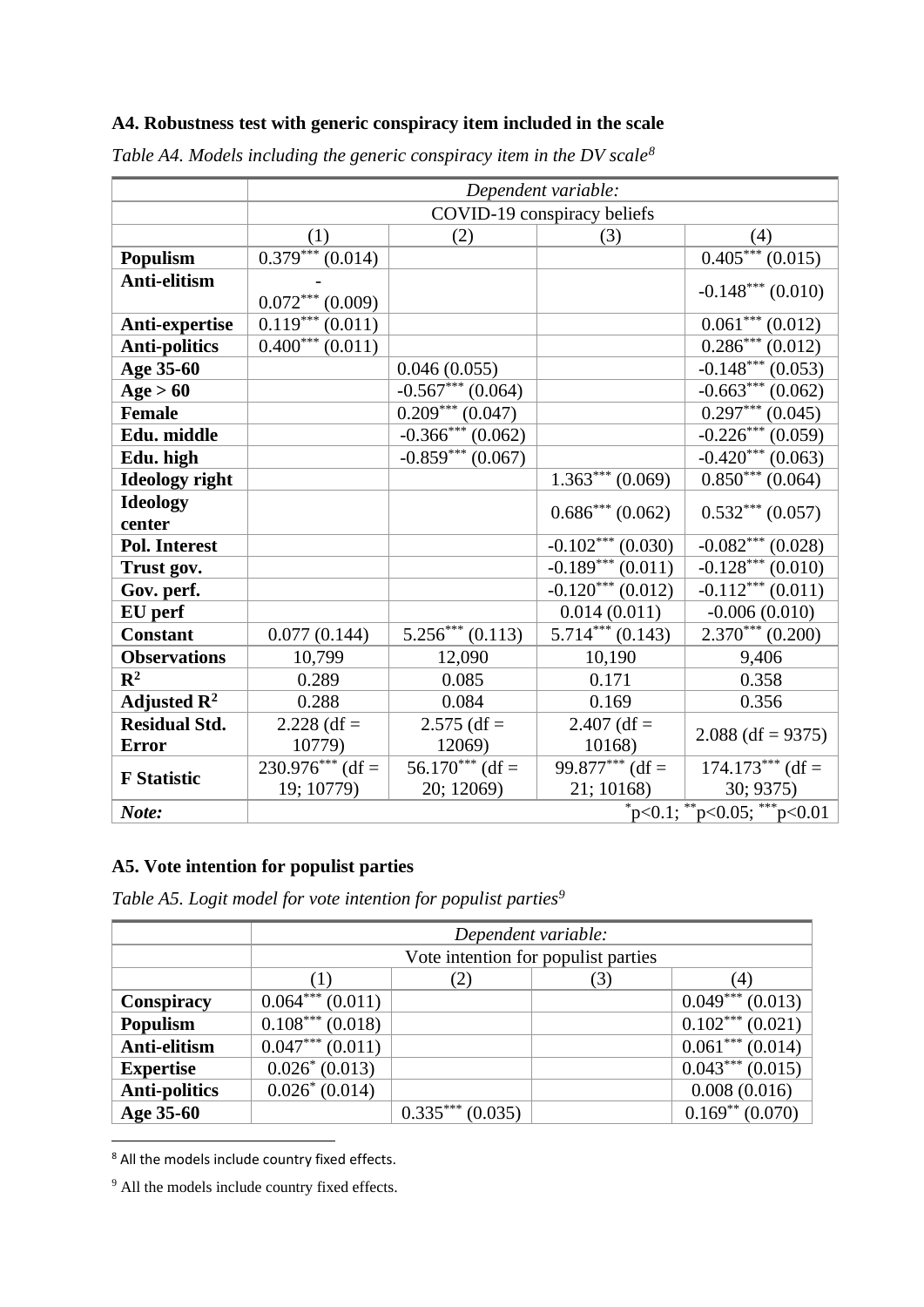| Age > 60              |                    | $0.146***(0.040)$ |                                  | 0.006(0.084)                  |
|-----------------------|--------------------|-------------------|----------------------------------|-------------------------------|
| <b>Female</b>         |                    |                   |                                  |                               |
|                       |                    | $0.400***(0.030)$ |                                  | $0.260***(0.060)$             |
| Edu. middle           |                    | $0.068^* (0.037)$ |                                  | 0.050(0.076)                  |
| Edu. high             |                    |                   |                                  |                               |
|                       |                    | $0.211***(0.042)$ |                                  | $0.263***(0.085)$             |
| <b>Ideology right</b> |                    |                   | $\overline{1.210}^{***}$ (0.047) | $1.024***(0.084)$             |
| <b>Ideology</b>       |                    |                   | $0.148***(0.046)$                | $-0.010(0.080)$               |
| center                |                    |                   |                                  |                               |
| <b>Pol. Interest</b>  |                    |                   | $0.146***(0.020)$                | $0.100***(0.037)$             |
| Trust gov.            |                    |                   |                                  |                               |
|                       |                    |                   | $0.071***(0.007)$                | $0.054***(0.014)$             |
| Gov. perf.            |                    |                   | $0.031***(0.008)$                | $0.050***(0.014)$             |
| EU perf               |                    |                   |                                  |                               |
|                       |                    |                   | $0.135***(0.008)$                | $0.117***(0.013)$             |
| <b>Constant</b>       |                    |                   |                                  |                               |
|                       | $3.763***$ (0.196) | $1.944***(0.079)$ | $2.085***(0.105)$                | $3.621***(0.282)$             |
| <b>Observations</b>   | 10,850             | 34,245            | 27,618                           | 9,442                         |
| <b>Log Likelihood</b> | $-4,691.432$       | $-15,186.310$     | $-11,971.490$                    | $-3,917.218$                  |
| <b>Akaike Inf.</b>    | 9,424.864          | 30,414.620        | 23,986.980                       | 7,898.436                     |
| Crit.                 |                    |                   |                                  |                               |
| Note:                 |                    |                   |                                  | $p<0.1$ ; **p<0.05; ***p<0.01 |

## **A6. Exploratory factor analysis for the populist and related attitudes scales**

Figure A1. Eigenvalues plot for the populism related attitudes scales



Table A6. Item loadings for the populism related attitudes scales $10$ 

<sup>&</sup>lt;sup>10</sup> Factor loadings lower than 0.3 not shown.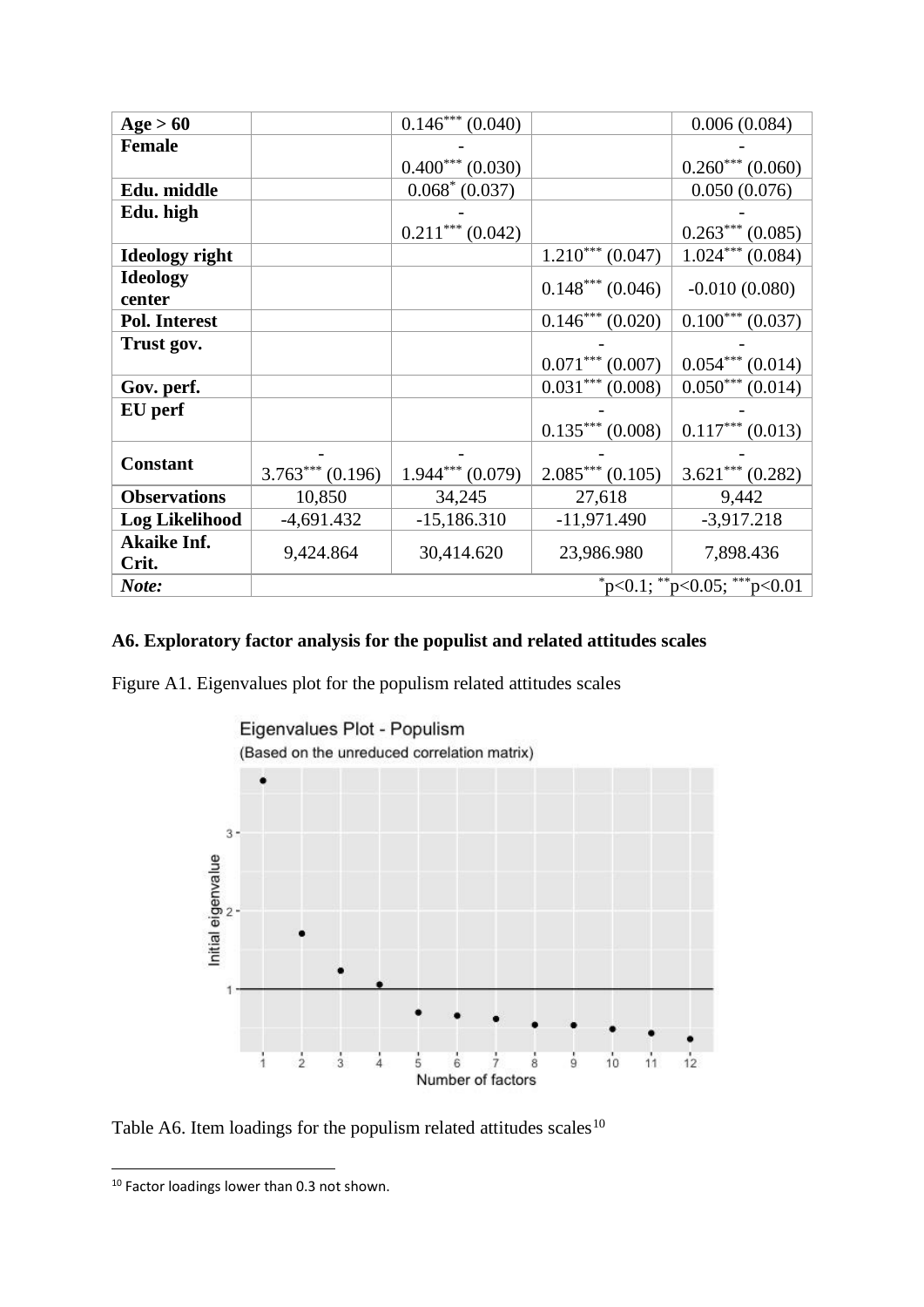| <b>Item</b>      | <b>Factor</b> 1 | <b>Factor 2</b> | <b>Factor 3</b> | <b>Factor 4</b> |
|------------------|-----------------|-----------------|-----------------|-----------------|
| POP1             | 0.607           |                 |                 |                 |
| POP <sub>2</sub> | 0.449           | 0.390           |                 |                 |
| POP3             | 0.415           | 0.444           |                 |                 |
| POP <sub>4</sub> | 0.637           |                 |                 |                 |
| POP <sub>5</sub> | <i>0.700</i>    |                 |                 |                 |
| POP <sub>6</sub> | 0.449           |                 |                 | $-0.325$        |
| <b>ANTIELI1</b>  |                 |                 |                 | 0.438           |
| <b>ANTIELI1</b>  |                 |                 |                 | 0.677           |
| <b>ANTIEXP1</b>  |                 |                 | 0.644           |                 |
| <b>ANTIEXP2</b>  |                 |                 | 0.591           |                 |
| <b>ANTIPOL1</b>  |                 | 0.762           |                 |                 |
| <b>ANTIPOL2</b>  |                 | 0.534           |                 |                 |

## **A7. Exploratory factor analysis for the populist and related attitudes scales**

Figure A2. Eigenvalues plot for the conspiracy beliefs scale



Table A7. Item loadings for the conspiracy beliefs scale

| Item        | <b>Factor 1</b> |
|-------------|-----------------|
| <b>BASE</b> | 0.778           |
| <b>TRUE</b> | $-0.348$        |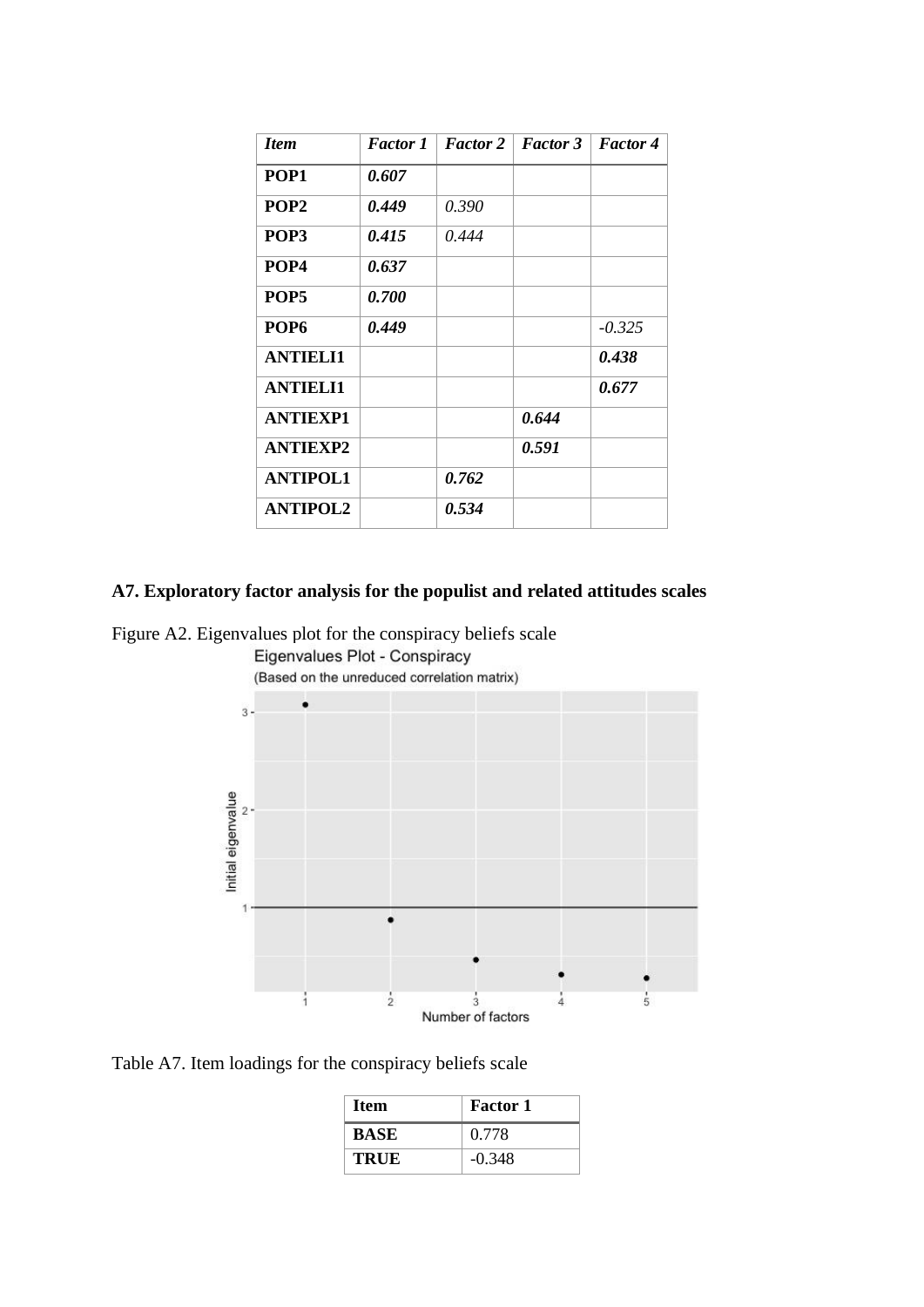| CONS1             | 0.849 |
|-------------------|-------|
| CONS <sub>2</sub> | 0.730 |
| CONS3             | 0.850 |

# **A8. Further tests on anti-elitism**

Table A8. Bivariate relations between anti-elitism and conspiracy theories by region

|                         | Dependent variable:                |                      |                                  |                                  |  |
|-------------------------|------------------------------------|----------------------|----------------------------------|----------------------------------|--|
|                         | Conspiracy beliefs                 |                      |                                  |                                  |  |
|                         | Overall                            | West                 | South                            | East                             |  |
| Anti-elitism            | $-0.088***(0.011)$                 | $-0.110***(0.016)$   | $-0.063***(0.019)$               | $-0.046^{**}$ (0.021)            |  |
| <b>Constant</b>         | $\overline{5.824}^{***}$ (0.064)   |                      | $\overline{5.722}^{***}$ (0.113) | $\overline{6.098}^{***}$ (0.122) |  |
| <b>Observations</b>     | 11,825                             |                      | 3,975                            | 2,831                            |  |
| $\mathbf{R}^2$          | 0.006                              | 0.009                | 0.003                            | 0.002                            |  |
| Adjusted $\mathbb{R}^2$ | 0.005                              |                      | 0.002                            | 0.001                            |  |
| <b>Residual Std.</b>    | $2.812$ (df = 11823)               |                      | $2.728$ (df = 3973)              | $2.767$ (df = 2829)              |  |
| Error                   |                                    | $44.802***$ (df = 1; |                                  |                                  |  |
| <b>F</b> Statistic      | $\overline{65.916}^{***}$ (df = 1; |                      | $10.880***$ (df = 1;             | $4.699**$ (df = 1;               |  |
|                         | 11823)                             | 5017)                | <b>3973</b> )                    | 2829)                            |  |
| Note:                   | $p<0.1$ ; **p<0.05; ***p<0.01      |                      |                                  |                                  |  |

|  |  | Table A9. Analysis with the disaggregated dimensions of anti-elitism |  |  |
|--|--|----------------------------------------------------------------------|--|--|
|  |  |                                                                      |  |  |
|  |  |                                                                      |  |  |

|                         | Dependent variable:              |                     |                                 |  |  |
|-------------------------|----------------------------------|---------------------|---------------------------------|--|--|
|                         | Conspiracy beliefs               |                     |                                 |  |  |
|                         | (1)                              | (2)                 | (3)                             |  |  |
| Conspiracy              | $\overline{0.589}^{***}$ (0.008) | $0.591***(0.008)$   | $\overline{0.587}^{***}(0.008)$ |  |  |
| <b>Populism</b>         | $0.152***(0.013)$                | $0.178***(0.013)$   | $0.181***(0.013)$               |  |  |
| Anti-elitism 1          | $-0.065***(0.007)$               |                     | $-0.044***$ (0.007)             |  |  |
| Anti-elitism 2          |                                  | $-0.092***$ (0.007) | $-0.079***$ (0.007)             |  |  |
| <b>Expertise</b>        | $0.087***(0.010)$                | $0.082***(0.010)$   | $0.091***(0.010)$               |  |  |
| <b>Anti-politics</b>    | $0.144***(0.010)$                | $0.141***(0.010)$   | $0.133***(0.010)$               |  |  |
| Age 35-60               | $-0.185***$ (0.044)              | $-0.170***$ (0.044) | $-0.154***(0.044)$              |  |  |
| Age > 60                | $-0.669***(0.052)$               | $-0.635***(0.052)$  | $-0.610***(0.052)$              |  |  |
| <b>Female</b>           | $\overline{0.150}^{***}$ (0.037) | $0.145***(0.037)$   | $0.159***(0.037)$               |  |  |
| Edu. middle             | $-0.286***(0.050)$               | $-0.270***(0.049)$  | $-0.259***$ (0.049)             |  |  |
| Edu. high               | $-0.390***(0.053)$               | $-0.386***(0.053)$  | $-0.375***(0.053)$              |  |  |
| <b>Ideology</b> right   | $0.619***(0.054)$                | $0.579***(0.054)$   | $0.566***(0.054)$               |  |  |
| <b>Ideology center</b>  | $0.436***(0.048)$                | $0.395***(0.048)$   | $0.397***(0.048)$               |  |  |
| <b>Pol. Interest</b>    | $-0.102***$ (0.024)              | $-0.109***$ (0.023) | $-0.106***(0.023)$              |  |  |
| Trust gov.              | 0.003(0.009)                     | $-0.015^* (0.009)$  | $-0.018**$ (0.009)              |  |  |
| Gov. perf.              | $-0.056***(0.009)$               | $-0.054***(0.009)$  | $-0.057***(0.009)$              |  |  |
| EU perf                 | $-0.012(0.009)$                  | $-0.018**$ (0.009)  | $-0.019**$ (0.009)              |  |  |
| <b>Constant</b>         | 0.002(0.165)                     | 0.185(0.165)        | $0.375**$ (0.168)               |  |  |
| <b>Observations</b>     | 9,423                            | 9,440               | 9,406                           |  |  |
| $\mathbf{R}^2$          | 0.590<br>0.595                   |                     | 0.596                           |  |  |
| Adjusted $\mathbb{R}^2$ | 0.589<br>0.593                   |                     | 0.594                           |  |  |